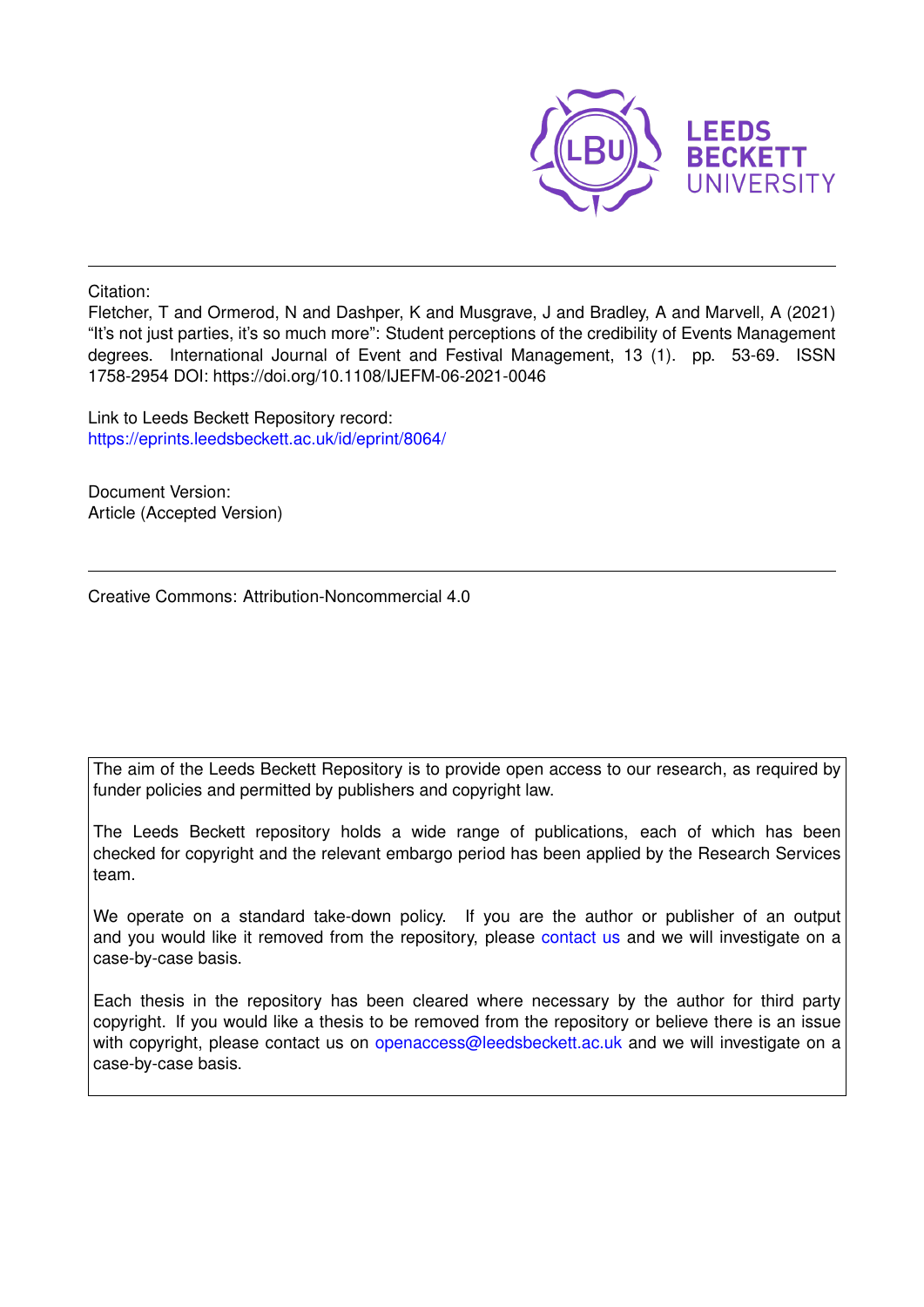# **"It's not just parties, it's so much more": Student perceptions of the credibility of UK Events Management degrees**

## **Abstract**

**Purpose:** This article explores: 1) student perceptions and understanding of Events Management; 2) how Events Management is positioned by different UK higher education providers through their online marketing; and 3) the perceived value of an Events Management degree among students.

**Design/Method/Approach:** A mixed-methods approach, combining an online student questionnaire (n=524), semi-structured interviews with current first year Events Management students (n=24) at two UK universities, and website analysis of all Events Management degrees offered in the UK.

**Findings:** Students demonstrate a lack of knowledge about what Events Management is, what a career in Events Management might entail and the perceived value of an Events Management degree. This suggests the need to re-position Events Management degrees within a broader applied management base. Current course marketing presents a narrow view of Events Management degrees and the narrow vocationally-laden narrative undersells and 'over-vocationalises' the subject.

**Practical implications:** Understanding student perceptions better will help universities market Events Management degrees more effectively and will benefit broader efforts to illustrate the value and credibility of it as a degree subject choice and career. More balanced presentation between the practical and non-practical aspects of the courses in university marketing may help reposition Events Management alongside more readily understood vocational subjects.

**Originality:** This is the first study to examine student perceptions over the credibility of Events Management degrees. It also addresses Park and Park's (2017) observation that reviews of Events Management education and curricula are conspicuously absent from Hospitality and Tourism journals.

**Keywords:** Degree credibility; Events Management; Higher Education; Students; Vocational degrees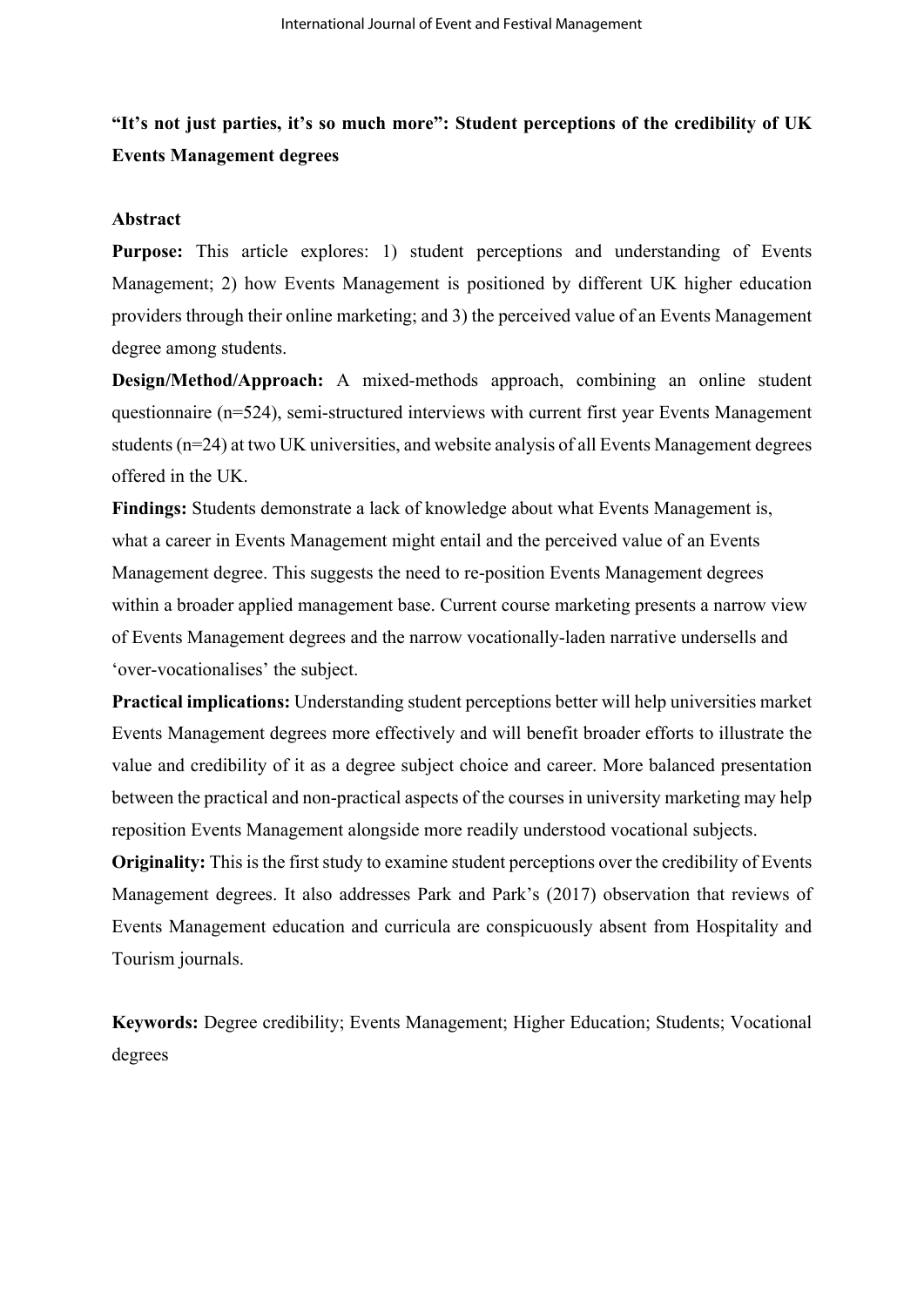### **Introduction**

Events Management is increasingly recognised as a degree-level subject in service led economies (Park and Park, 2017) and has proven popular with students over the last 25 years (Dolasinki *et al*., 2020). Nevertheless, the value, appropriateness and credibility of these higher education programmes have been questioned by academics and event professionals alike (Jiang and Schmader, 2014; Dashper and Fletcher, 2019; Dashper *et al.,* 2020). Kashef (2015) and Ledger (2013) have shown that event professionals perceive Events Management graduates to lack key knowledge, skills, and abilities necessary to enter the industry. These gaps have been attributed to "fundamental difference[s] between what should be delivered and what is actually delivered in current event management education" (Lee *et al.*, 2009, p.69). In the United Kingdom (UK) there has also been a notable neo-liberal shift in higher education policy, with increasing emphasis on metrics such as league tables and proposals to assess the economic 'value' of degree courses and their outcomes in terms of graduate-level employment and salaries (Fletcher *et al.,* 2017). In this environment, ambiguity about the purpose, content and economic value of Events Management degrees risks them being perceived as low value and therefore, an uncredible route for students.

This article adds to this debate by exploring student perceptions of Events Management degrees at the nexus between educational and external legitimacy. To our knowledge, this is the first study to examine student perceptions over the credibility of Events Management degrees.

A range of studies have documented the development of Events Management (and Event Studies) as a field of enquiry (Baum *et al.,* 2013; Dolasinki *et al*., 2020; Getz *et al.,* 2010; Getz and Page, 2016; Mair and Whitford, 2013; Park and Park, 2017). While useful for tracing its history and geographic spread, they have largely failed to examine its academic credibility. Indeed, when questions concerning credibility have been addressed (e.g., Jiang and Schmader, 2014; Bouchon *et al.,* 2017) they have focused on the views of event professionals, not students. Student motivations, expectations, and notions of perceived value across Events Management programmes are less well examined and the student voice has been largely absent from debates regarding legitimacy. This is despite the perceived value of degrees directly affecting students' employment and economic futures. Limited understanding of student perceptions also restricts universities' ability to market Events Management degrees effectively and thus may undermine broader efforts to illustrate the value and credibility of it as a subject choice and career pathway.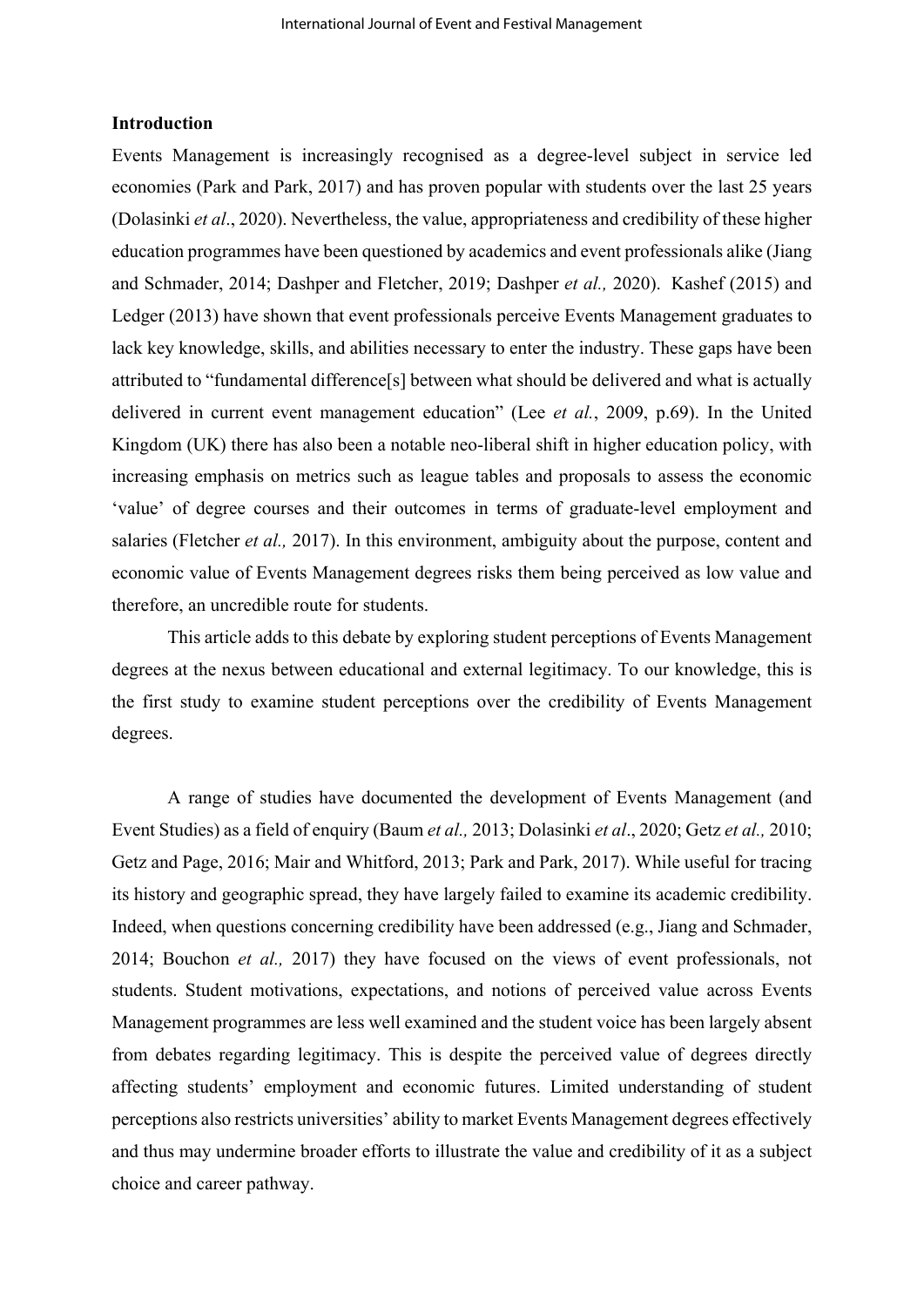Taking this context as our point of departure, this paper explores four areas from a UK perspective:

- 1. Understanding students' perceptions and understanding of Events Management.
- 2. Examining student expectations of Events Management (including their early experiences of studying the subject).
- 3. Exploring the perceived value of an Events Management degree among students.
- 4. Assess how Events Management is positioned and marketed by different UK higher education providers through their online marketing.

#### **Literature review**

### *Events Management and external legitimacy*

There has been substantial growth in the field of Events Management education over the last 25 years (Park and Park, 2017). For the 2021/22 study year, the Universities and Colleges Admissions Service (UCAS) lists 400 Events Management courses from 105 UK providers at undergraduate level, and 48 courses from 27 providers at postgraduate level (UCAS, 2021). This expansion stems from early beginnings in 1996 when the first UK Events Management degree was launched at Leeds Metropolitan University (now Leeds Beckett University), following in the footsteps of the pioneering introduction in 1994 of graduate-level Events Management provision in the United States by The George Washington University (Bowdin *et al.,* 2011). In addition to these standalone Events Management courses, many Hospitality, Tourism, Leisure and Sport courses include modules/units relating to Events Management.

The market is now well established, underpinned by developments such as the formation of a learned society - the Association for Events Management Education (AEME) in 2004 with the remit of further developing events education and good practice. Its members include many of the UK providers of events education. Events Management education is also a recognised strand within revised Quality Assurance Agency (QAA) benchmark statements (QAA, 2019), which set the scope for degree level events education in the UK. However, prior to 2008, Events Management was not considered a distinct entity, rather a sub-division of its parent subjects such as Business, Tourism and Hospitality by the QAA, despite widely differing educational requirements.

Recent times have seen the development of a number of specific 'events' academic journals, such as *International Journal of Event and Festival Management, Events Management: An International Journal, Journal of Convention and Event Tourism* and *Journal of Policy Research in Tourism, Leisure and Events.* Moreover, event-focused special issues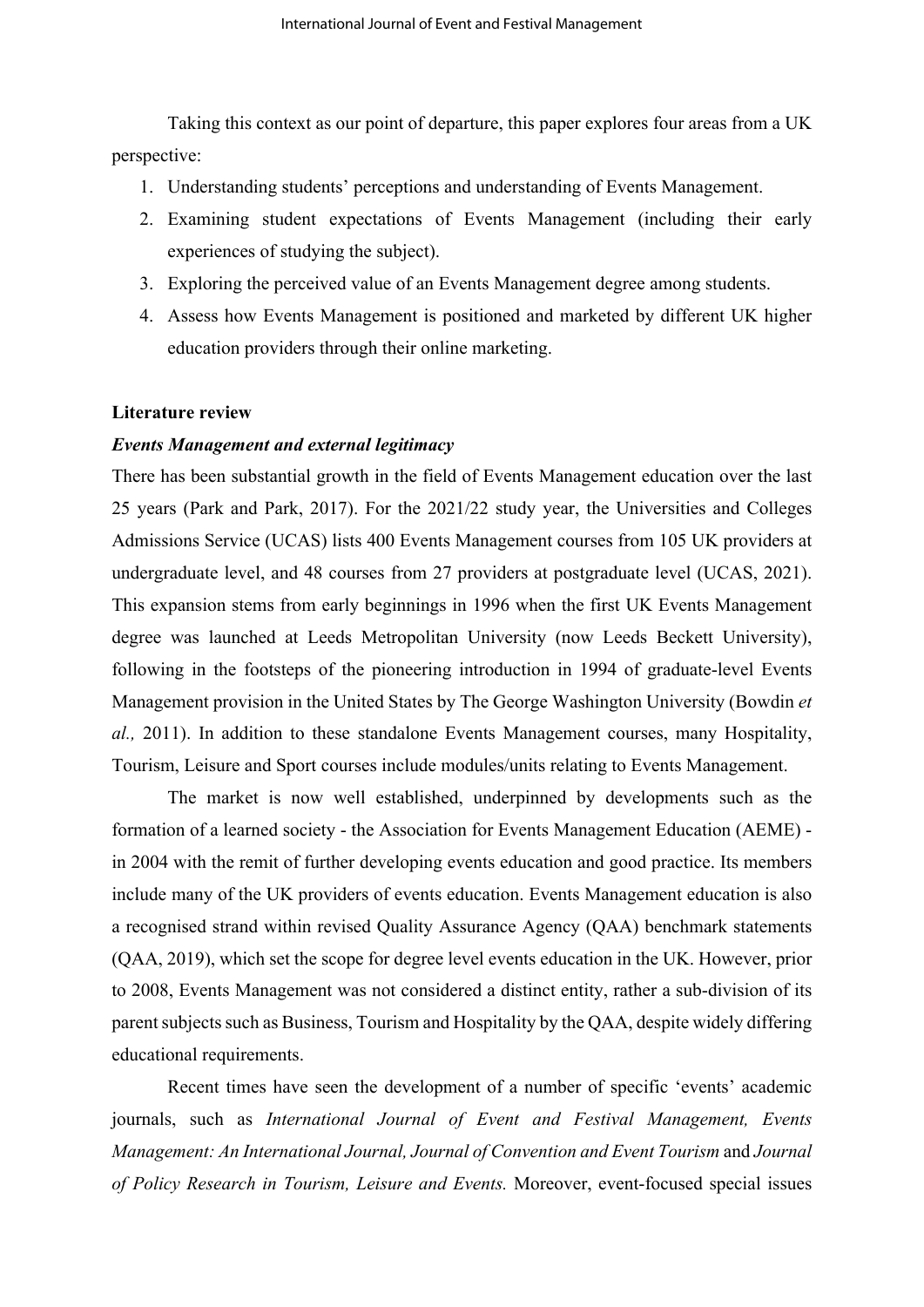have featured in journals from a number aligned fields, such as Hospitality (Van Niekerk, 2017) and Leisure (Caudwell and McGee, 2018), not to mention the growing number of event-related papers featuring in aligned fields (Dolasinki *et al*., 2020; Getz and Page, 2016; Yeung and Thomas, 2021). Each of these developments is a strong indicator of the growing maturity and diversity of this subject field (Fletcher *et al.,* 2017; Dashper *et al.,* 2020).

The large number of Events Management-related courses and the variety of providers offering educational provision illustrate the breadth of Events Management education in the UK, despite challenges in the broader HE environment (Dashper *et al.,* 2014, 2020; Fletcher *et al.,* 2015, 2017; Dashper and Fletcher, 2019). However, the field of Events Management is entering a critical moment as questions surround UK higher education, and the credibility of vocational degrees especially. It will become increasingly important for such courses to demonstrate their 'value' on the basis of externally imposed metrics like entry tariffs, attainment, student satisfaction and graduate outcomes such as salary levels. Allied to this is the continuing debate of value to an industry that does not readily accept such qualifications (Kashef, 2015). Writing 20 years ago, Goldblatt (2000) surmised that, "the rapid growth of the event management profession has produced a climate that is confusing, lacking in credibility as compared to other professions, and perhaps detrimental to its future long term health" (cited in Silvers *et al.,* 2006, p.186). The extent to which these issues have been tackled is debatable and there remains ambiguity over its external value to employers (Jian and Schmader, 2014; Kashef, 2015), particularly within the context of increasing student numbers within higher education more broadly (Burnes *et al.,* 2014). Consequently, these wider political and policy debates about higher education place vocational degrees like Events Management in a potentially vulnerable position.

In May 2019, the UK government commissioned a review of post-18 education and funding, the *Augar Review* (Augar, 2019). Augar argued that "There is a misalignment at the margin between England's otherwise outstanding system of higher education and the country's economic requirements" (p.10). He warned how a 20-year market in lightly regulated higher education has greatly expanded the number of skilled graduates bringing considerable social and economic benefits and wider participation for students from lower socio-economic groups, however, "for a small but significant minority of degree students doing certain courses at certain institutions, the university experience leads to disappointment" (p.10). Augar goes on to recommend that universities "bear down on low value degrees and to incentivise them to increase the provision of courses better aligned with the economy's needs" (p.10). The implications of this statement for vocational programmes should not be underestimated.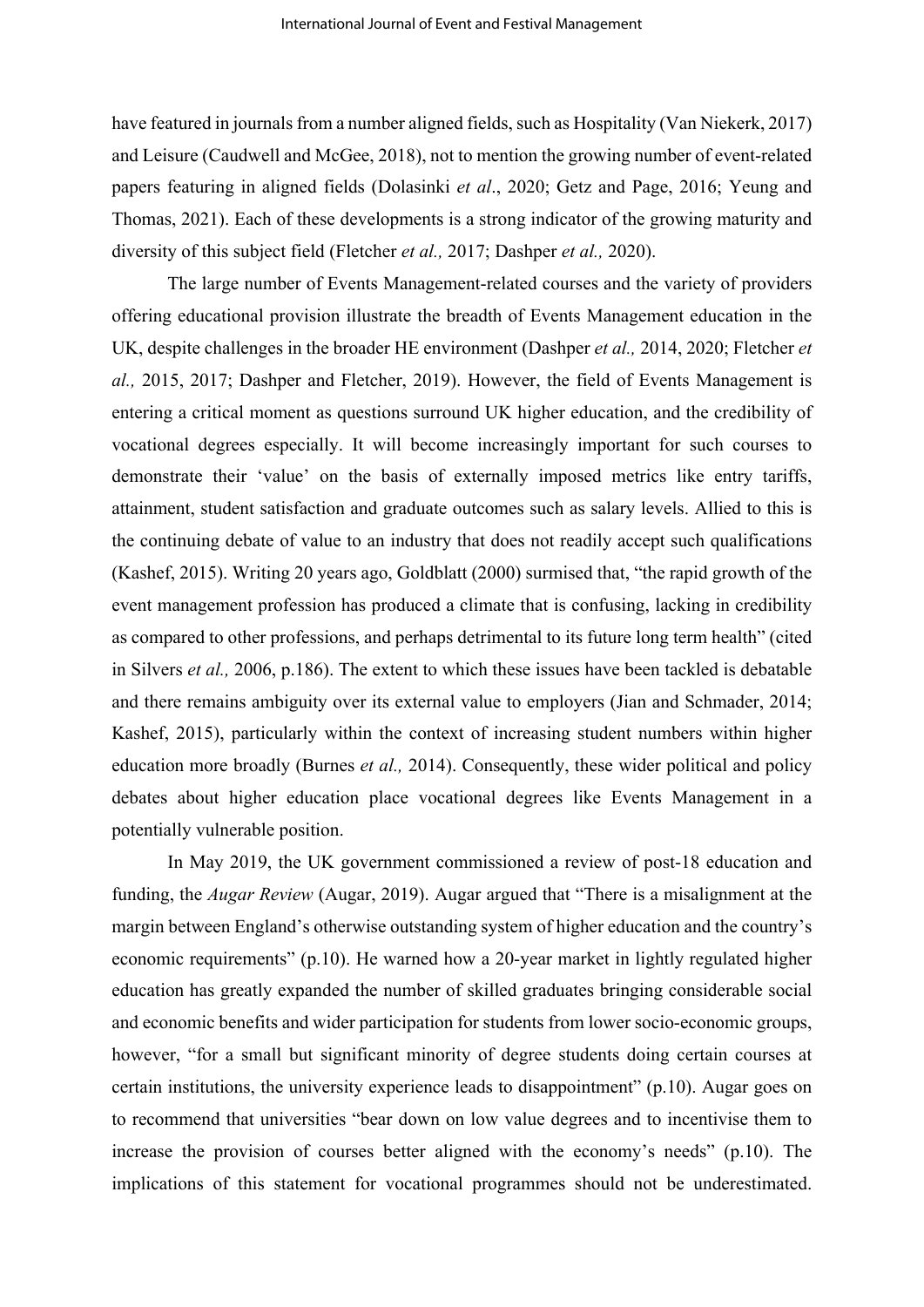Declarations about 'low quality' and 'low value' degrees have created a hostile environment that has facilitated a feeding frenzy in the popular press, where the quality and credibility of degrees like Events Management (and aligned degrees such as Hospitality, Tourism and Leisure) are regularly questioned. Reflecting on figures showing that 50.2% of 17-20-year olds in England have experienced higher education, Simon Heffer of the Telegraph, laments how:

Sadly, many have studied courses of little intellectual value at institutions undeserving of public subsidy. Many who can obtain a degree only by studying a substandard course are wasting their own and the state's money… (Heffer, 2020, no page)

Heffer goes on to say that many jobs require "aptitudes far better learnt on the job or apprenticeships". We are certainly not suggesting that Events Management is a 'low quality' or 'low value' degree, but suggest that demonstrable value to external stakeholders, including government, students and parents/guardians, remains unclear.

### *Events Management and educational legitimacy*

A significant part of the 'problem' facing Events Management concerns its identity: what is it and, what is it *not*? Moreover, what skills and competencies are Events Management students equipped with that graduates in associated fields like Hospitality, Tourism or Leisure are not? Within the literature, much of the attention has focused on the value of Events Management degrees in providing vocational/experiential training opportunities which connect students with employers (Jiang and Schmader, 2014; Kashef, 2015; Lamb, 2015). However, in his formulation of the field of event studies, Getz (2007) advocates for moving beyond praxis, i.e., planning and management, towards a more holistic appreciation of the roles, meanings and experiences of events. Getz made the distinction between event studies, which he defined as "the academic field devoted to creating knowledge and theory about planned events", and Events Management, which he described as "the applied field of study and area of professional practice that draws upon knowledge and theory from Event Studies" (p.2). These arguments build on his earlier assessment that to avoid a "trade school trap" Events Management degrees should engage with theoretical, methodological and ethical debates (Getz 2002, p.13). In so doing, it should be acknowledged that Events Management is an interdisciplinary subject that draws on insights from a wide base, including business studies, management, marketing, sociology, economics and many more. This interdisciplinarity could be perceived as a strength – demonstrating the subject's diversity and vibrancy – but it could also be perceived as being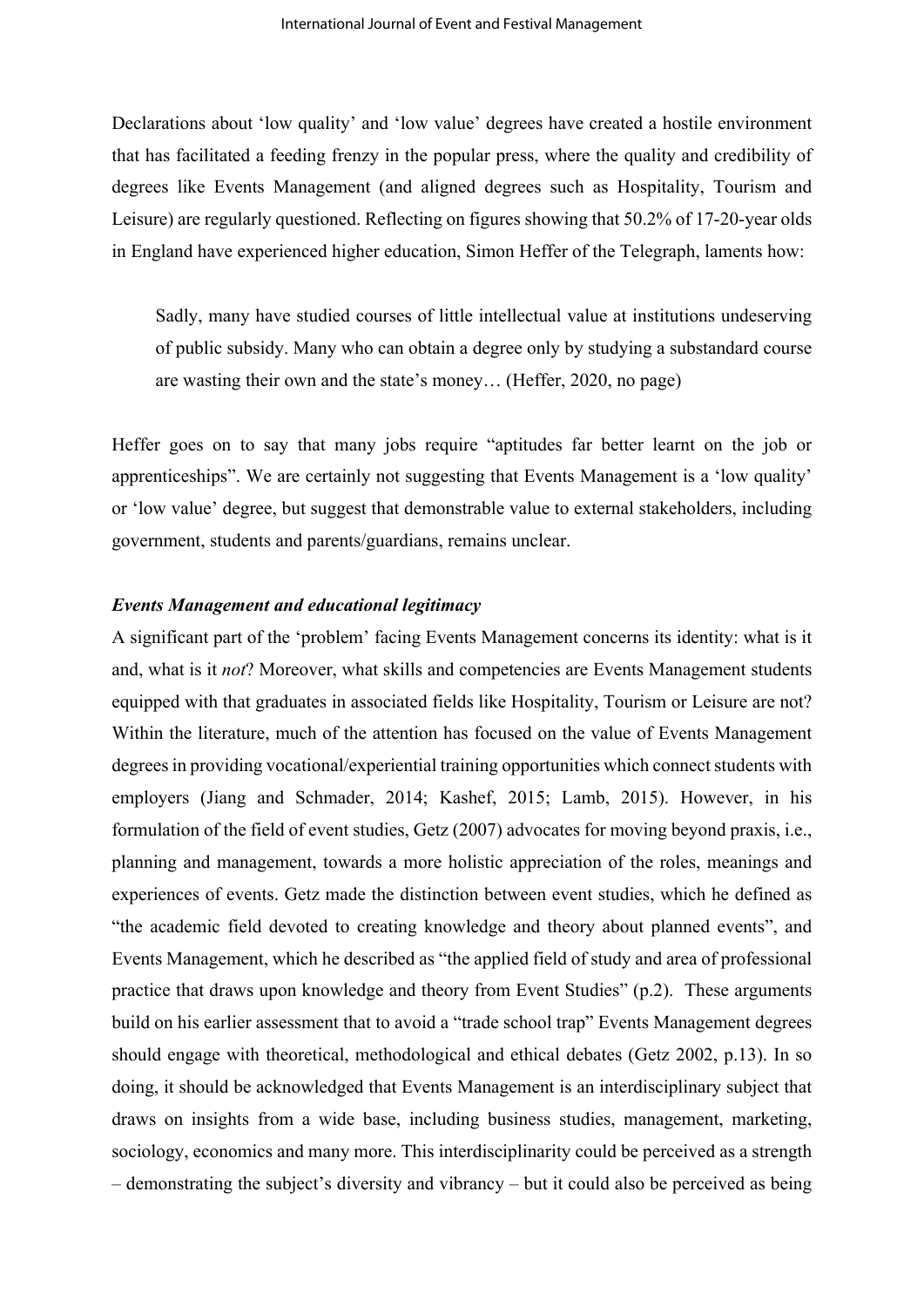indicative of an incoherent and fragmented subject area (Fletcher *et al.,* 2017; Dashper *et al.,*  2010). This aspect was previously identified by Bouchon *et al.* (2017) and Bladen and Kennell (2014) who contend that the close relationship between Events Management and its parent fields has limited the ability of Events Management to form a distinct identity. Furthermore, it is argued that Events Management may require a different mode of delivery focused on 'reflective practicum' with closer industry links which is not typically suited to traditional UK university modes of delivery and cost structures. However, as Getz (2000) argues, for relatively immature fields and professions, "widely divergent approaches can be expected until (and if) a common base is recognized" (p.17). This is not to suggest a narrowing of the field is necessarily desirable or inevitable. Indeed, Getz warns against those who would seek to specialise in particular areas of Events Management too early (e.g., in corporate hospitality, festivals, sport, arts etc.). Rather, what he suggests is that before specialisation is possible, students of Events Management must attain core knowledge and competencies, which traverse all aligned subject fields. Similarly, according to Jago (2012, p.220), "One of the criticisms levelled at event researchers is that they make little effort to add to knowledge per se and tend to focus on the very mundane operational dimensions of events." He cautions that this issue must be addressed if the field is to obtain external credibility. Rojek (2013, p.18) argues similarly that:

in focusing on the operational, technical aspects of event design, publicity and management, event professionals unwittingly obscure the relationship of events to

deeper, wider questions of history, power, personal gratification, control and resistance. Critiques such as these justify the (emerging) belief that there is an argument for supplementing the predominant management-based approach with a broader social science view.

The field of Events Management has grown, and its aligned journals have greater credibility beyond the immediate subject area. Yet, it continues to be mocked by portions of the academy as a 'Mickey Mouse' subject, frequently misunderstood as teaching students how to erect tents and form orderly queues (Dashper *et al.,* 2014; Dashper and Fletcher, 2019). This derision for a 'new' academic field is nothing new; as Dev (2021, p.1205) remarks, "It was not so long ago that business management programs were considered an illegitimate (nonscholarly) enterprise, not fit to be part of any reputable academic institution," and the best universities in the world now offer Business Management programmes. Nevertheless, such negative perceptions of courses like Events Management have consequences on both the students who study them and academics who teach and research in the field. Indeed, in a previous study of academic identities it was often perceived by Events Management academics that their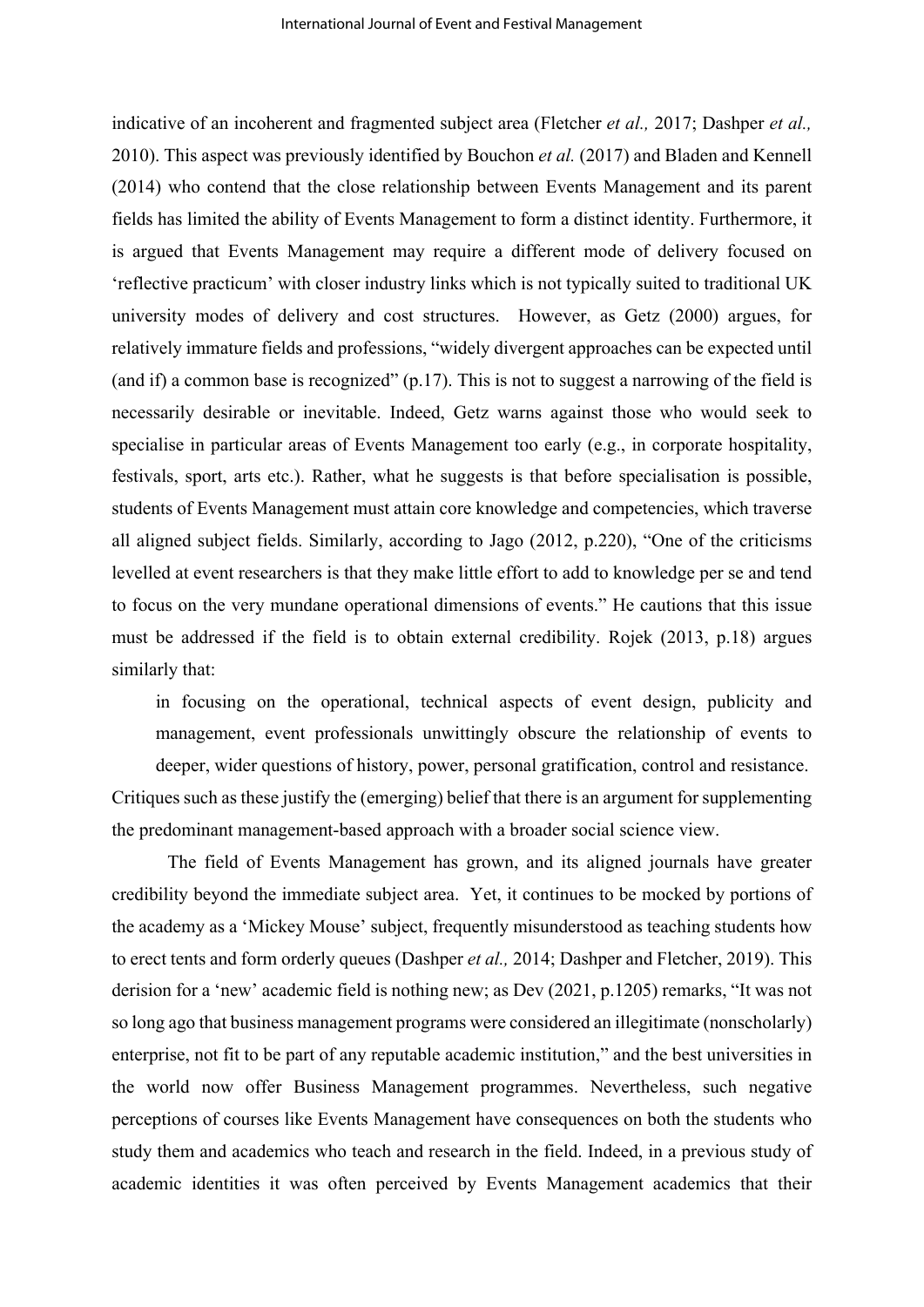academic legitimacy required the downplaying of their course's vocationalism (Dashper and Fletcher, 2019), despite it gaining academic respectability in terms of research outputs (Yeung and Thomas, 2021).

## FIGURE I ABOUT HERE

Events Management education is thus at a crossroads as there are clearly tensions between educational and external legitimacy of Events Management degrees (see Figure I). On the one-hand it is an established degree subject supported by a body of knowledge, industry associations and employer links, on the other the current narrative does not present a "unifying discourse that articulates with other stakeholders, usually employers, which is then used to persuade policy makers"; attributes that are said to be required for vocational fields to gain legitimacy (Yeung and Thomas, 2021, p.1). From an educational perspective, a theory-practice divide remains between those such as Getz (2007) that advocate that Events Management is far more than the sum of its practical parts and those such as Kashef (2015) who argue it is insufficiently aligned to industry needs and practice.

Significantly, much of the focus on educational and external legitimacy has been on educators, curriculum content, employability, professionalisation, and development of the field. Far less attention has been given to student perceptions of legitimacy, with significant gaps surrounding how Events Management is marketed to students, student understanding and experiences of Events Management degrees, and the perceived value of the degree to students. Understanding legitimacy from the student perspective is critical to informing the current debate between educational and external legitimacy of Events Management degrees.

## **Methods**

## *Research approach*

Data were collected using a mixed methods approach, combining an online student questionnaire and in-depth semi-structured interviews with current first year Events Management students at two UK universities, and website analysis of all Events Management degrees currently offered in the UK. Specifically, the research combined an online questionnaire ( $n = 524$ ) with in-depth interviews ( $n = 24$ ) conducted in an explanatory sequential, 'qualitative follows quantitative' research framework (Hesse-Biber, 2010). Within this framework, question topics were aligned between the two instruments to strengthen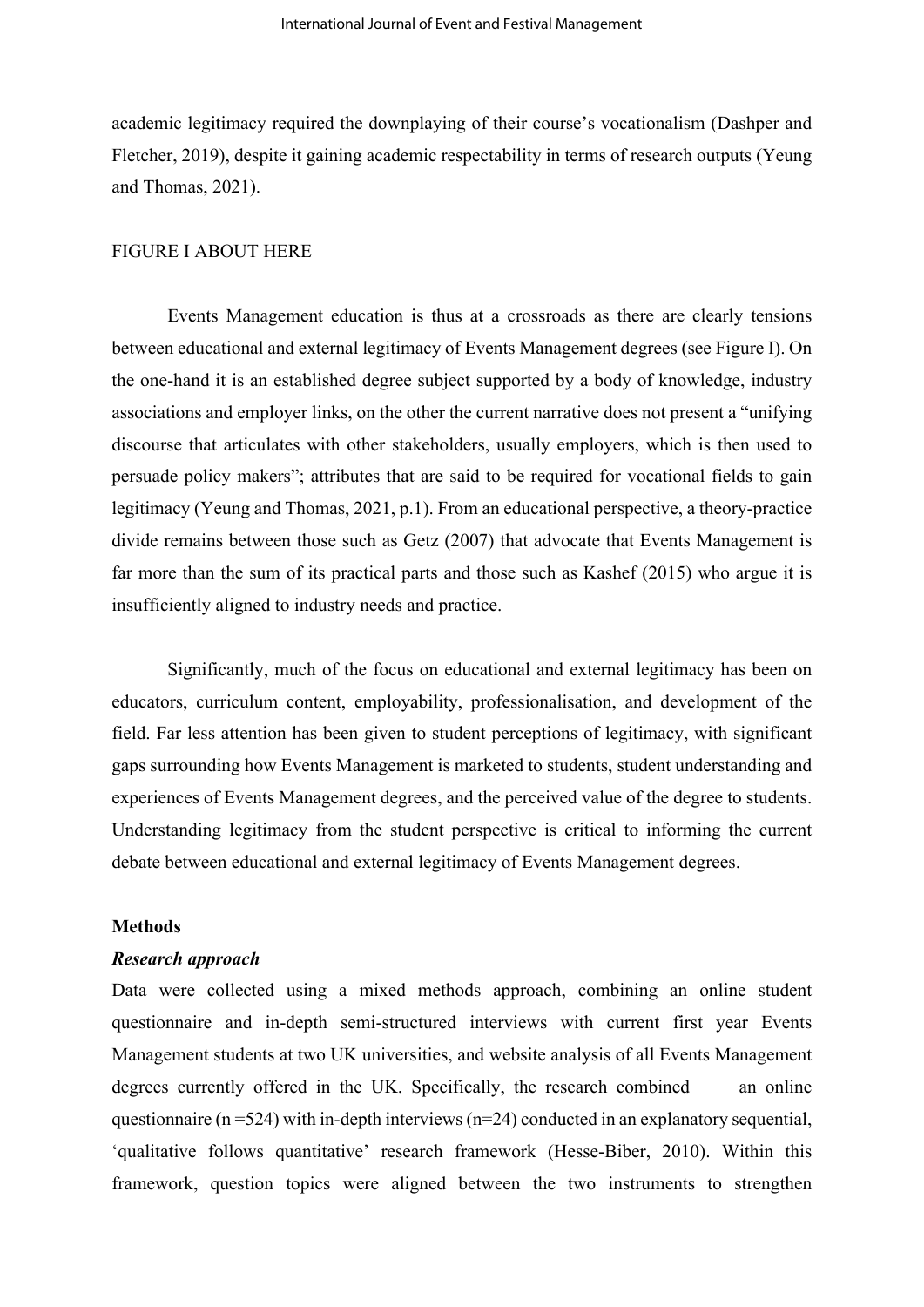ecological validity, with the questionnaire capturing overview data from the population and informing the content of the interviews.

#### *Student questionnaire survey*

 A census approach to quantitative sampling was taken as the questionnaire was sent to all new undergraduate Events Management students at the two institutions. Questionnaire data collection involved emailing a survey link to every student commencing their studies at both universities during their respective inductions in September/October 2017, 2018 and 2019. Participation was voluntary and the email informed students of the purpose of the research, their right to withdraw and consent details.

The questionnaire comprised 14 questions split between nine closed and five open questions. The survey content was initially developed and trialled by Institution One as an internal exercise to understand more about the background of the Events Management student intake. The instrument was then reviewed and revised in conjunction with Institution Two to ensure it was 'institutionally neutral' before being implemented for the 2017, 2018 and 2019 combined cohorts. Information gathered covered: subjects studied prior to attending university, perceptions of what Events Management is, and career expectations. For the purposes of this paper, data integration of survey results with interview data is illustrative, with the sole purpose of informing the development of our interview schedule. As such, our quantitative data were not analysed for inferential or convergent validation purposes.

## *Student interviews*

 Students were recruited via email in the same manner as the questionnaire. This was conducted independently, i.e. not via an opt-in choice within the survey. This approach was taken for reasons of ethics and confirmability. Reminders were sent to encourage students to participate, but no incentives were offered. The interviews were conducted once participants had started their course and, at the point of interview, many had completed up to one full semester of their studies. Whilst this represents a limitation in some respects, the interviews were scheduled as close as possible to the induction period to minimise the influence of an increased knowledge base. Qualitative data were analysed thematically to provide rich, detailed, and nuanced accounts of the qualitative dataset. Initially, Author A read and re-read interview transcripts, noting interesting features (Braun and Clarke, 2006). Next, initial codes were generated through systematically coding the entire dataset and subsequently organising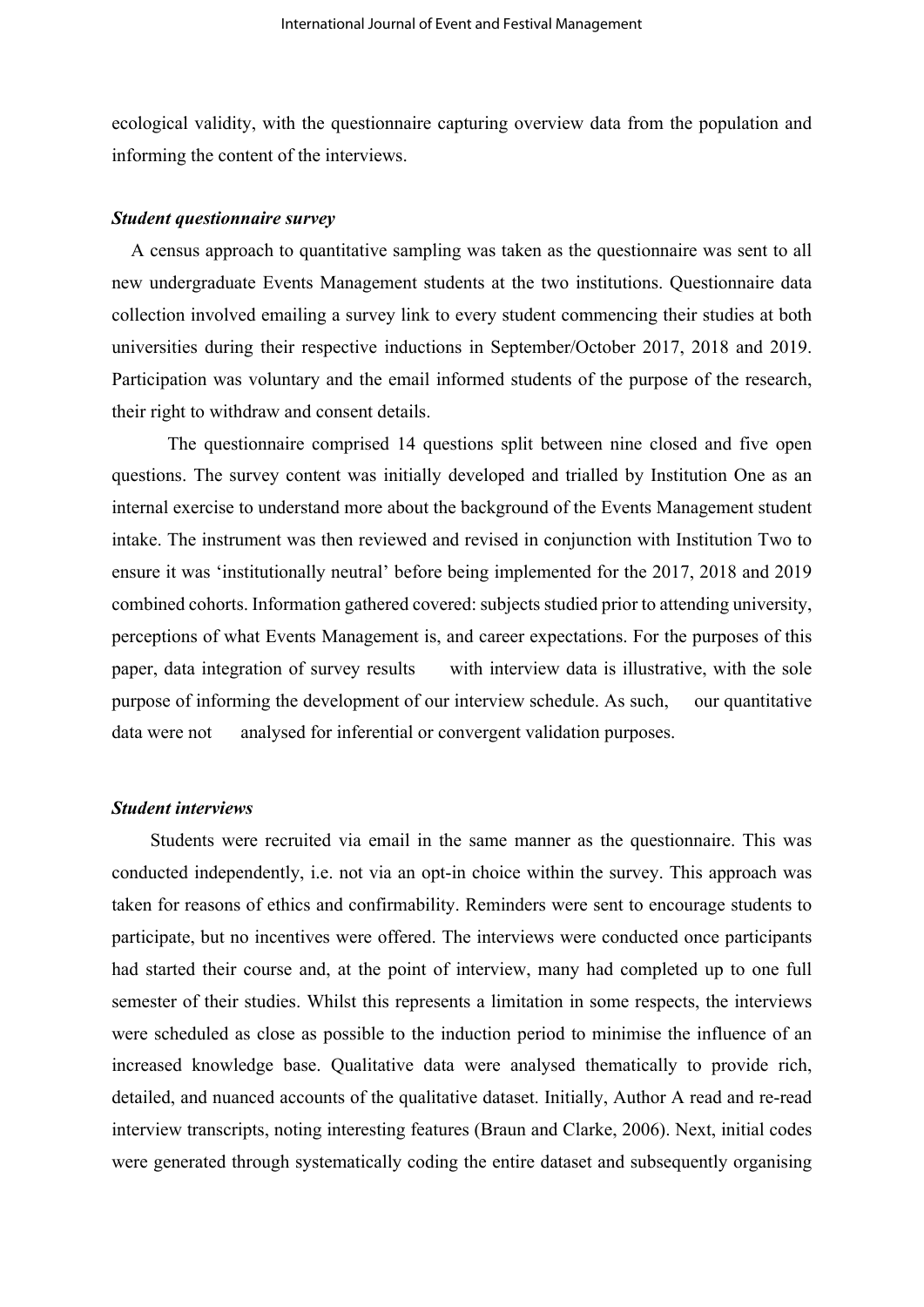codes into themes. These were reviewed by all authors to ensure they were a good reflection of the larger dataset.

#### *Institutional website analysis*

Finally, we analysed the landing pages of all Events Management degree programmes in UK universities. We employed a constant comparison process as outlined by Hancock *et al*.(2009). Our curriculum analysis was determined from a keyword search of the UCAS website. Given that degrees in Events Management have diversified and dovetailed into more specific programmes, only full honours undergraduate Events were analysed. Taken together, this meant that of the 400 Events Management courses from 105 UK providers currently offered, 30 courses from 30 providers were analysed. Initial coding was conducted by two authors. Original higher order themes derived from the degree course structures, followed by a more gradual process that gathered data on a preliminary set of websites, course content, student and staff testimonies, industry links, placement opportunities, specific accreditations, metrics pertaining to student satisfaction and research quality/intensity. Eight high level codes were identified, equally separated by course structure and course description. This coding frame was applied across each institutional website.

#### **Findings**

#### *How Events Management is marketed to students*

We have previously identified that University websites are the primary method by which would-be students research degree choice (Dashper *et al.,* 2020). Given this, we began by examining how Events Management is presented and marketed by universities. This acts as an important marker for how the subject is understood and presented, with clear implications for student understanding and expectations.

Events Management is a subject not typically offered by schools at pre-university level. Consequently, students, their families and teachers have little/no educational reference point of what constitutes Events Management to base their decision upon (Dashper *et al.,* 2020). Without this reference point, 'value' becomes harder to discern for those unfamiliar with the subject. Events Management online marketing diverges considerably from the literature narrative around credibility and the drive to make vocational degrees more academic (Jago, 2012; Rojek, 2013). As our website analysis shows, the non-practical learning aspects of Events Management are largely hidden from applicants; Events Management is presented as a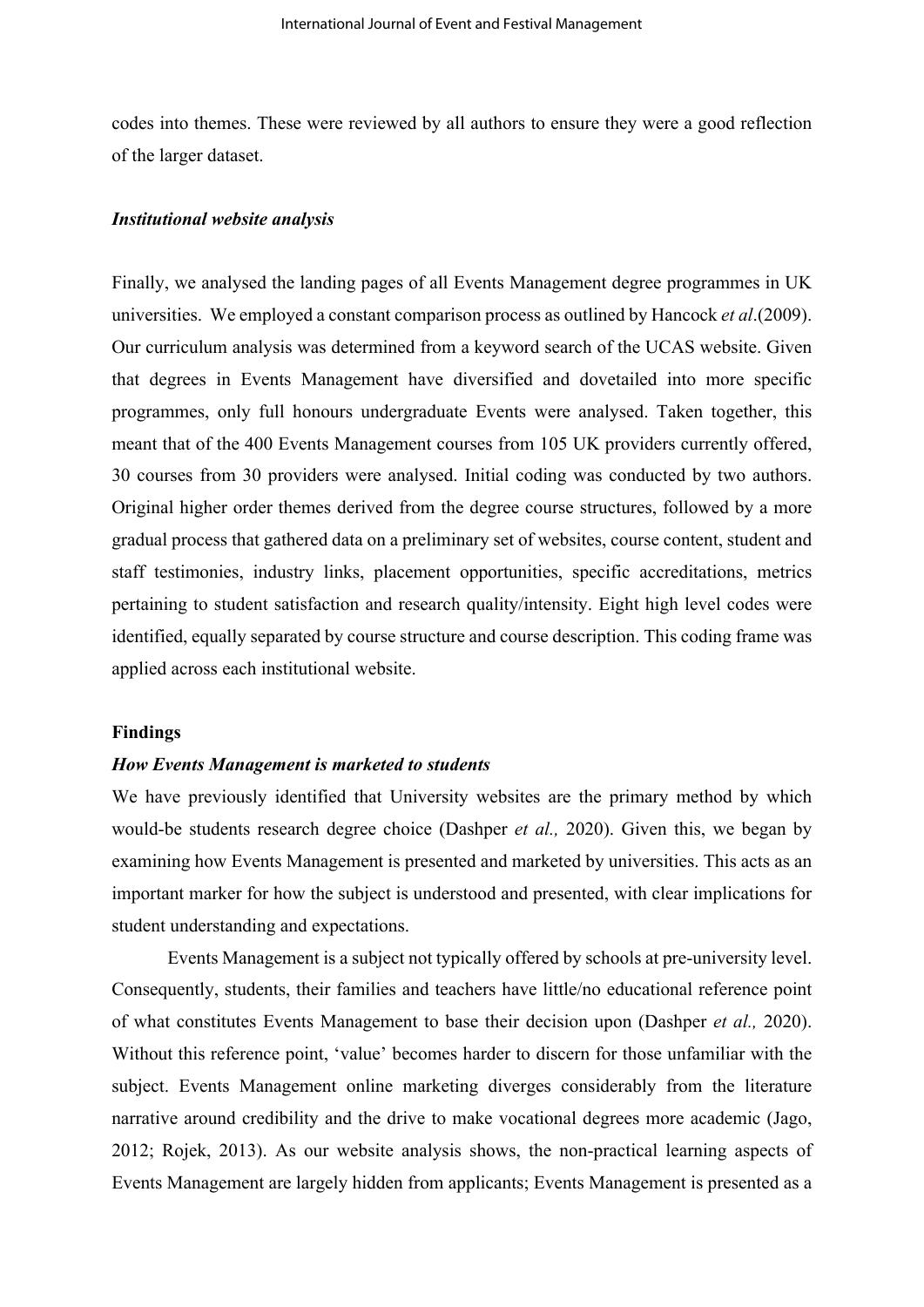'doing' degree. In all cases courses were presented from a narrow operational/practical perspective, with particular emphasis on how courses offer students practical experiences through, for example, live event organisation and industry placements. Webpages stressed links between the university, course teams and industry partners.

The focus on 'doing' is somewhat predictable as Events Management is positioned as a vocational degree, however, with the exception of the setting, this narrow focus does little to distinguish university Events Management learning from other forms of job-based learning, such as apprenticeships. Analysis showed that, although course content was disaggregated to module level, individual module specifications were rarely provided. Indeed, the breadth and diversity of courses were rarely acknowledged. Table I illustrates the themes identified in relation to website representations of 'core' content of Events Management degrees, and thus contribute to shaping student expectations about the degree .

#### **TABLE I ABOUT HERE**

General Business Studies (GBS) refers to modules/units articulated by its business function without reference to an events context. GBS can be separated into five distinct areas: economics/finance; marketing; organisational behaviour; operations; and strategy.

Event Specific Studies (ESS) can be characterised as contextual learning. This can be split into five areas: sector-related, operational/vocational, experiential based theory, studentled and event studies. Webpage analysis positions ESS more prominently than GBS. This may help create a distinct identity for Events Management, but may also contribute to the perception that Events Management lacks the academic credibility of more easily recognised subjects related to GBS.

The penultimate theme, 'ETHM combined', categorises hospitality-oriented, tourismoriented and hybrid modules offered within Events Management degrees. The hybrid modules are generally 'introductions to' modules/units that bring together the triadic relationship between events, tourism and hospitality.

Finally, 'Academic Development' characterises independent research projects, which are prevalent in Events Management degrees. This category also reflects professional development and work-based learning modules/units embedded at different stages of the event degree programmes.

The core content of Events Management degrees is thus diverse, but arguably too broad and generalised to encourage differentiation from other allied courses. Having detailed the core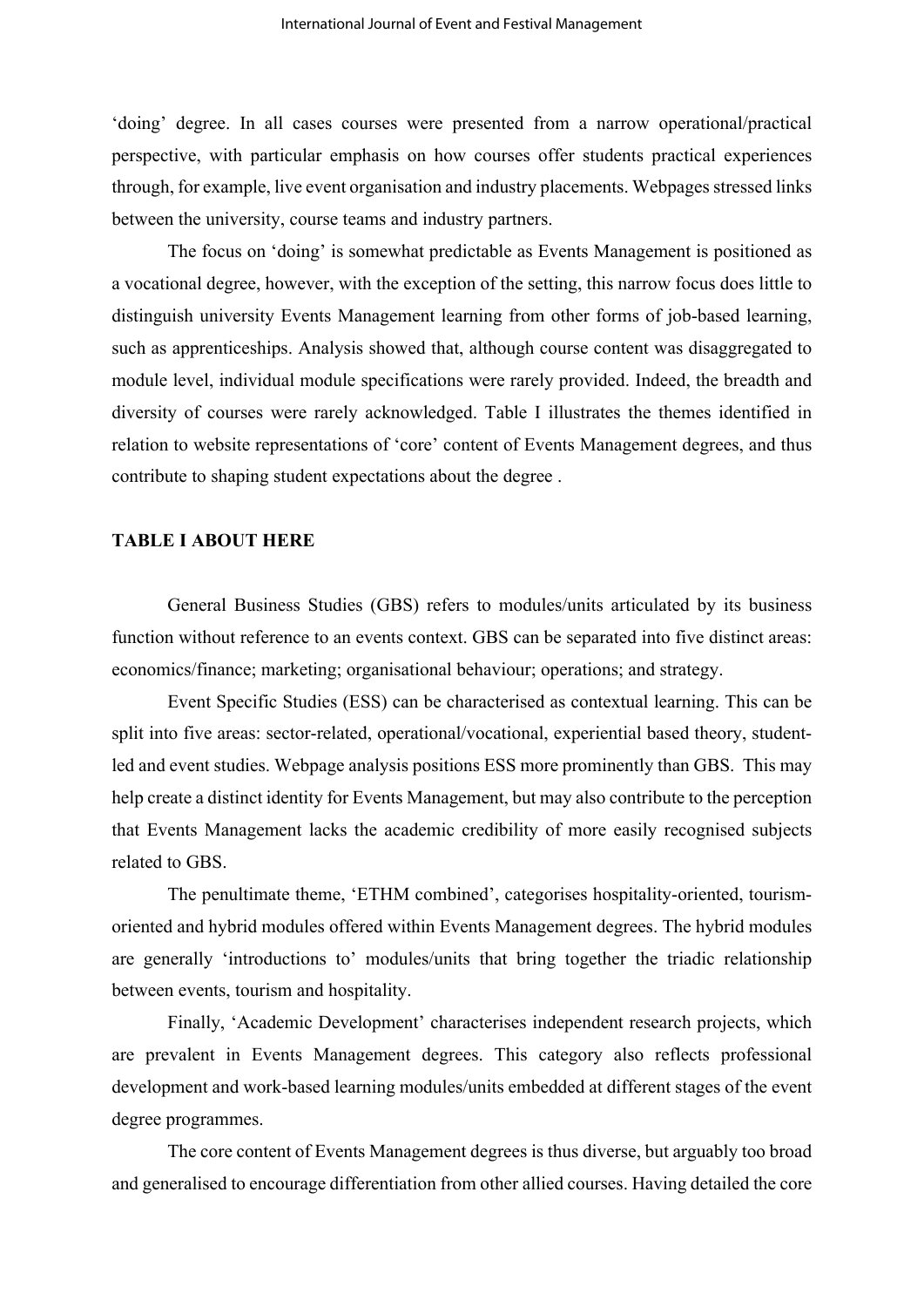content of these programmes, we then considered how Events Management degrees are articulated within course descriptions (Table II).

# **TABLE II ABOUT HERE**

'Career orientation' was predominant in all course descriptors. 'Increasing opportunities' is characterised as describing an attractive career market, emphasising an expanding events industry, multidisciplinary careers and economic worth. The terms 'dynamic' and 'exciting' are often used. 'Skills and career development' statements articulate how each course supports the attainment of an aspirational career in Events Management. Skills such as 'teamwork', 'professionalism' and 'confidence' frequently appear. There is a strong discourse towards employment/employability.

'Events Management phrasing' represents the terms associated with course content. The sub-level themes underline the course titles in this sample and the modules delivered. 'Events Management functions' themes are context specific, articulate operational strands and position Events Management as a legitimate 'management' entity. 'General management functions' includes generic business terms in the course descriptors and articulates that Events Management provides the 'best of both worlds' where students attain both applied and general management/business knowledge. However, positioning this within the course content rather than more prominently within the course descriptors or the landing page does little to dispel perceptions that Events Management is less credible than other strands of management and business as a degree subject.

'Positive industry expression' reflects the vocational orientation of the degrees and connections with the broader industry. Within 'industry partnerships' descriptors consistently refer to practitioners acting as guest lecturers and providing work experience opportunities. Here, descriptors also highlight how course teams are well connected with industry, how many used to work in industry, and how courses will lead to placement and employment opportunities. 'Industry boasting' refers to how course descriptors 'sell' their local venues, regional attractions, and national event connections. This reinforces the perception that each course is ingrained with(in) industry.

Finally, the 'events education framework' illustrates the overarching philosophy of teaching articulated in course descriptors. All descriptors referred to there being a blend in 'vocational' and 'academic' approaches. The 'vocational approach' is categorised by volunteering, work-based learning, internships, and the term 'practice', often linking this to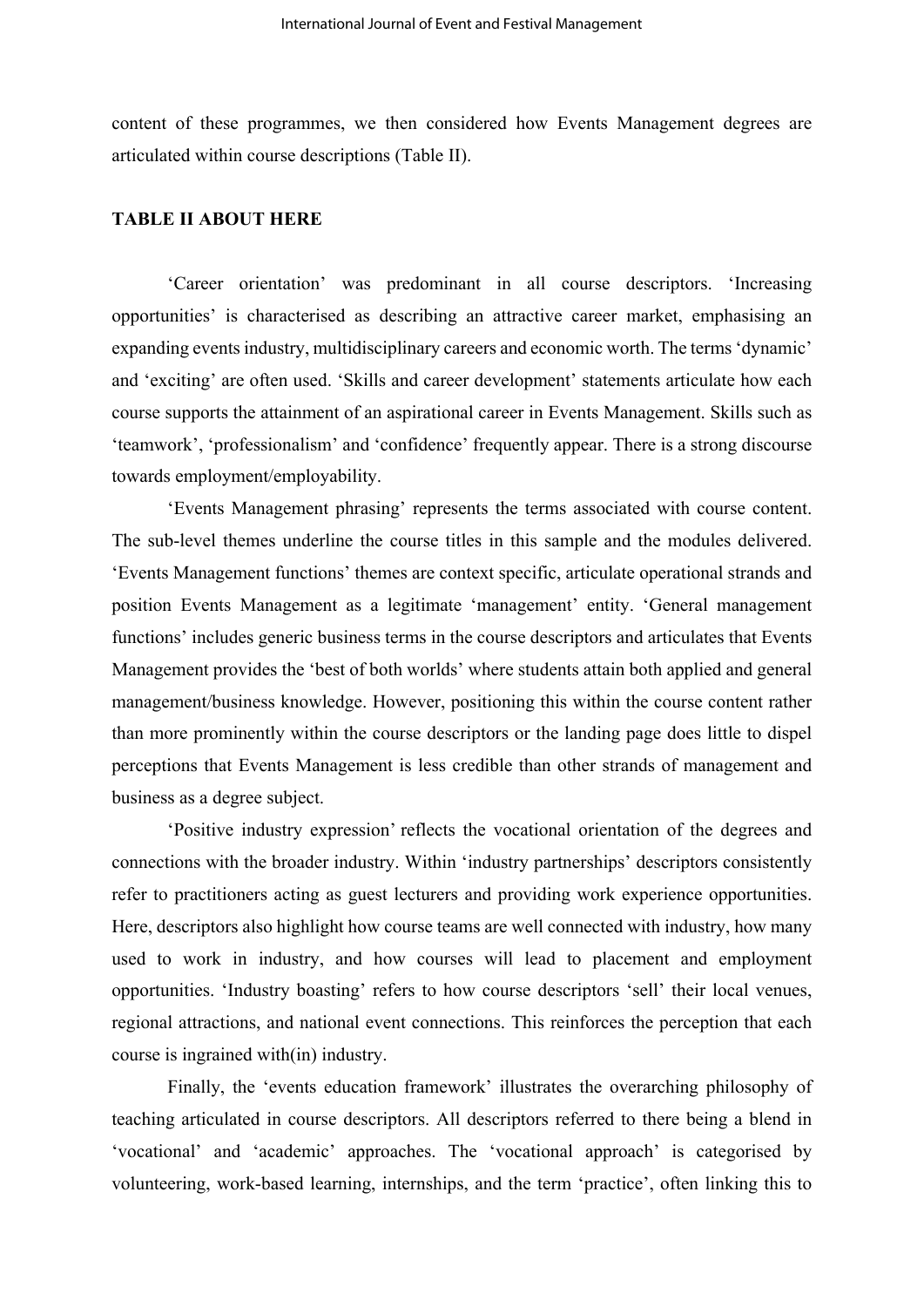career networking. Phrases such as 'critical thinking', 'analytical thinking' and 'theoretical concepts' characterise the 'academic approach'. The convergence of knowledge and skills, such as cultural understanding, critical reasoning, creative and strategic mind-set is at the forefront of these course descriptors. The course descriptors associate these skills with leadership positions; often referring to the development of future industry leaders.

Webpage analysis thus reveals the ambiguity with which Events Management degrees are presented to would-be students. The degrees are represented as primarily practical, covering a broad range of applied and general management topics. It is on the basis of such general information that many potential students usually (begin to) learn about Events Management degrees (Dashper *et al.,* 2020) and this shapes their expectations of the course and its value to them.

#### *Wider perceptions of Events Management*

As alluded to already in the website analysis students lack a prior educational reference point for Events Management it is often an unknown entity, requiring explanation to prospective students, their families, and teachers. This was discussed by several interview participants who noted that their parents had initially struggled with the concept of Events Management as a degree and/or career, compared to other, more easily recognisable, pathways:

[My dad] was like, "accounting and finance, everyone does it; it's a good solid thing, you will make money from it" and then, "Events Management, a degree I didn't even hear of ... So then it took him travelling to [University] to convince him it's a real thing, it's a real growing industry… so he's not thinking, "oh god, what is she doing up there?"... It did take a while, but I think now he's actually like, "she actually can make money from this". (U1-6)

Students still expressed strength in their convictions over the 'value' of Events Management as a subject and career path, even when their choice of subject was challenged by others. This participant for instance, referred to the existence of stigma among their peers and teachers around vocational education broadly, and Events Management in particular:

The general feeling at my school is anything vocational is almost looked down upon ... I felt there is just a stigma around vocational courses being like, worthless. I've been told by people, "oh, you're not doing a real degree anyway". (U2-7)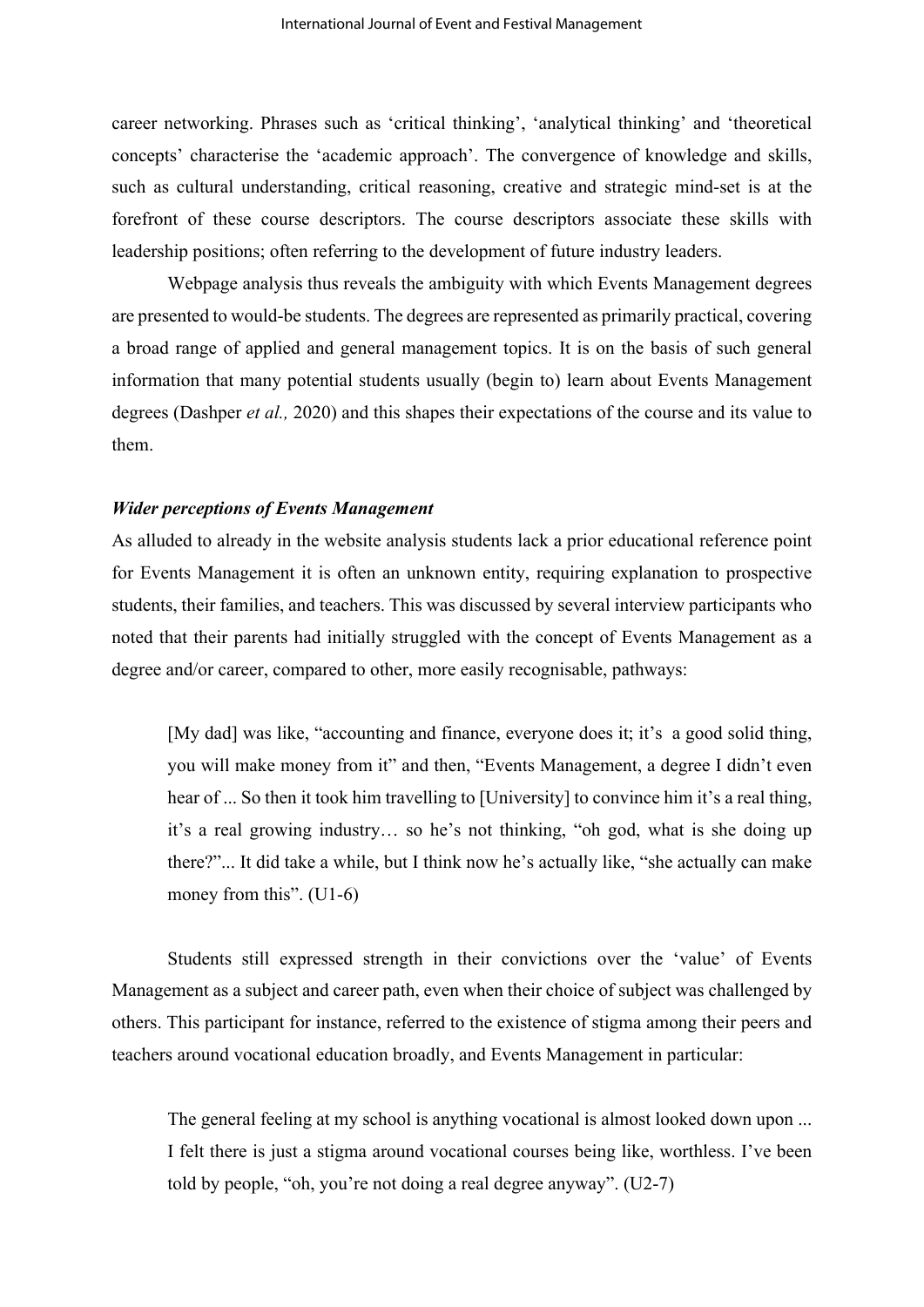Attitudes such as these represent barriers for participants who were themselves trying to grasp what Events Management is, but also felt they had to educate their families about the field and indeed, in some cases, convince them that it is a legitimate subject that will lead to a successful career. The following participant recognised the lack of clarity surrounding Events Management, especially by people who have not studied it, or worked in the industry:

It's a really hard thing to define … And I think that's why people don't truly understand the industry. Because as someone who's so passionate about it… you know what you mean but you can't always get your words out to describe it to other people. So, they don't truly understand. (U2-1)

This raises questions for how Events Management is marketed to schools/colleges, applicants and families who have no educational reference point. It also suggests that the 'management' or 'business' aspects of Events Management, despite being vocationally focused, are not viewed as having an equivalent standing to a general Business and Management or Business Studies degree. Here, Events Management is perceived as something that is fun rather than a serious choice, lacking credibility.

#### *Student understanding of Events Management*

Given the uncertainty and ambiguity that surrounds Events Management as a field, we wanted to know how students perceived it as a degree subject and what they thought it was.

Participants were drawn to Events Management because it was new and because they had not studied it before:

It's just a different, interesting subject to do. And you don't study it in school. A lot of my friends are doing English, History. I've come here not knowing anything about it, and it's had an impact on me and it's an amazing subject, very different to what I did in school. (U2-8)

They were keen to study something they felt they would enjoy, was creative, people-centric and exciting. This participant referred to being drawn to the creative and experiential aspects of the subject: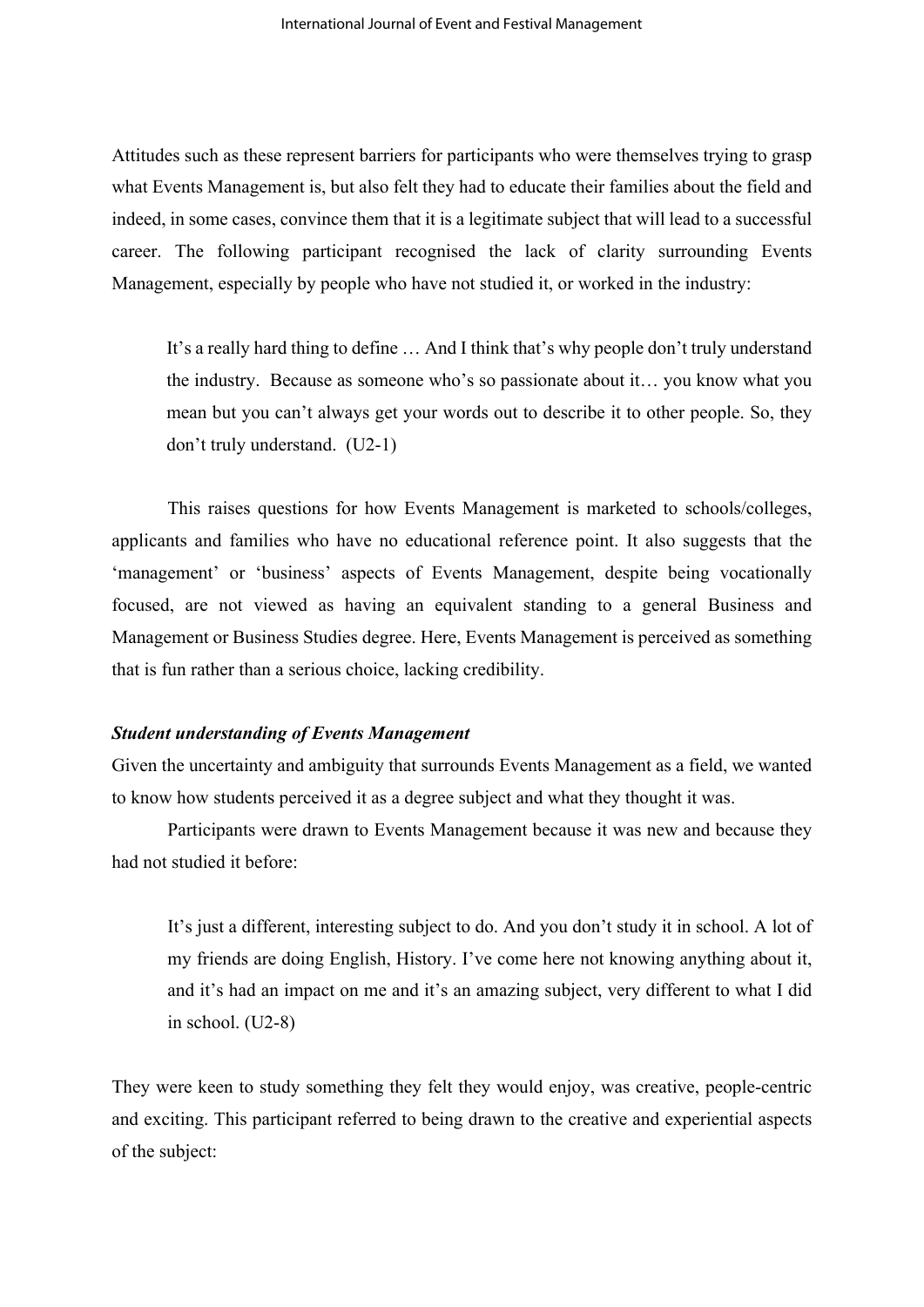I am quite a creative person. And it's (Events Management) very practical as well. Obviously, it is a lot of paperwork, but the outcome of all the paperwork is events for all different people. I love going to different events. I think it's all about making memories, going with friends and family, I just want to create all that so someone else can have all that. (U2-3)

Other participants felt they would enjoy the tangible vocational focus of Events Management more than they would 'traditional' degrees, which were frequently described as 'boring'; involving too much reading and writing, as this participant articulated:

It's a bit different. And I was thinking, "I don't know what job I could get with an English degree". I knew I liked it, but I'd been doing it for two years at A-level and I thought "it doesn't really excite me that much". And then Events Management just seemed a bit different and a bit more me, because it's practical… there are lots of different bits. It's not just like reading and writing. (U1-3)

These accounts highlight that, whilst parents and teachers were sometimes put off by Events Management and struggled to understand what it is, prospective students were excited by the fact that it was new and often more tangible as a career than subjects they already knew. Given their lack of prior experience, it was not surprising that their understanding of Events Management was vague. Participants struggled to articulate what they thought Events Management is with any surety. Generally, they referred to creating, organising and managing spectator experiences, focusing on fun and enjoyment:

That's really hard, it's the organisation of different groups of people to put on, I don't want to use the word event, but put on something for the entertainment of others, I think that's probably how I would describe it. (U2-13)

It's a hard question is that. I just feel like organising occasions for people where they can enjoy themselves, just like making people happy. You don't need to put on events, it's not a need, it's a want isn't it? You don't need to go to events, it's just like entertainment really, providing entertainment for people. (U1-8)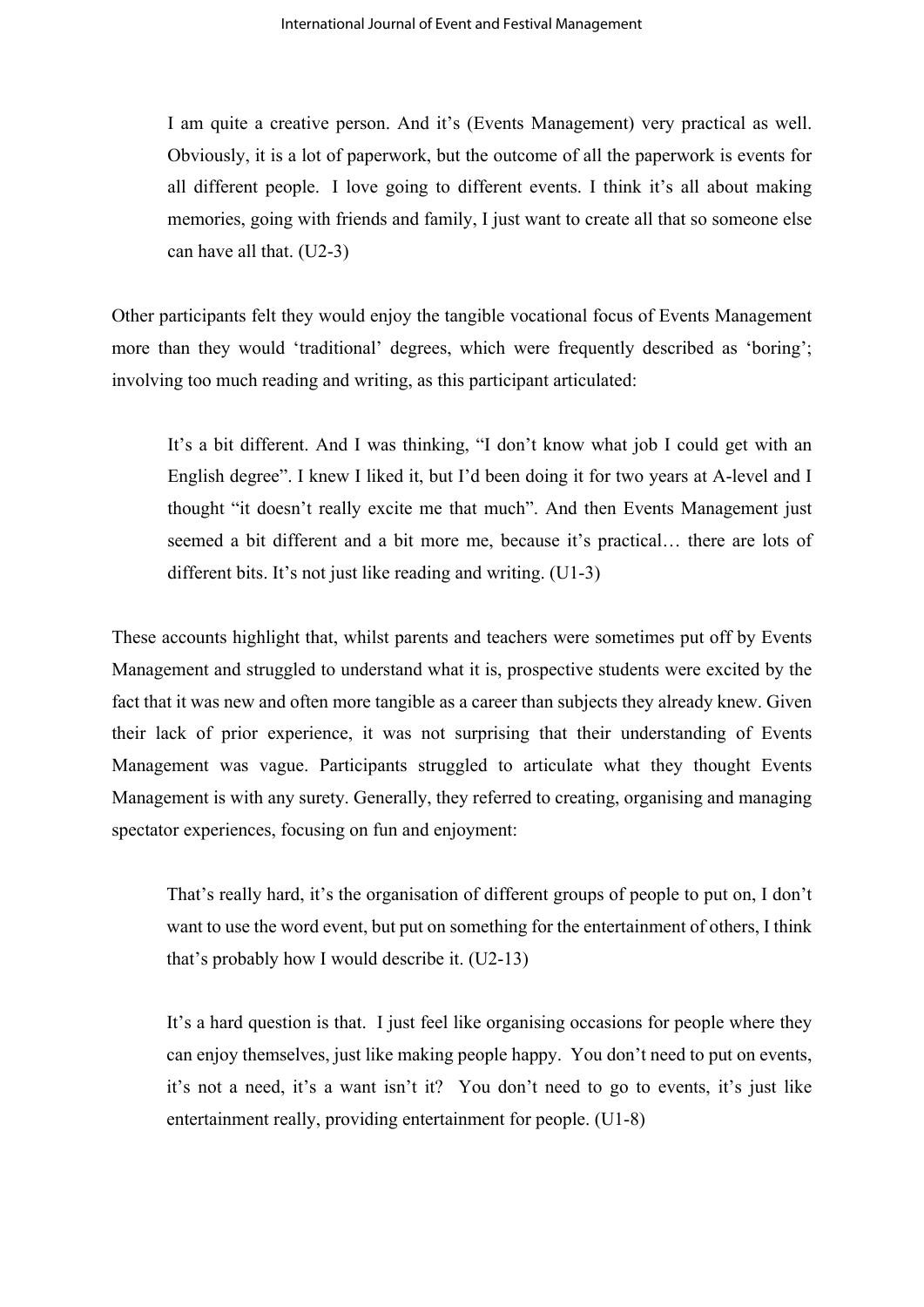These limited and applied views of Events Management align with students' participatory experiences of attending events and reflect the way Events Management is marketed online as an industry-focused 'doing' degree. However, although participants overwhelmingly discussed practical aspects, they did note the need for underlying capabilities such as creativity, flexibility, problem solving and soft skills, such as social interaction.

# *Expectations and early experiences of Events Management degrees*

As we have previously argued, students are not completely uninformed about their university choices, although their understanding of Events Management is limited (Dashper *et al.,* 2020). As Table III shows, students' initial expectations focus on the practical aspects of Events Management such as: opportunities for hands-on and industry experience, understanding event planning and also the 'fun' side of events. Aspects that are perceived as less practical, such as learning about business and theoretical/academic learning, were at the bottom of student expectations. These expectations reflect the largely practical focus of university websites which downplay more academic aspects of Events Management. University open and applicant days also reflect this narrow focus on 'doing' (Dashper *et al.,* 2020), reinforcing the vocational narrative at the expense of highlighting opportunities for broader learning.

## **TABLE III ABOUT HERE**

Students were open-minded about what their degree would entail. However, when pressed, many struggled to articulate what studying a degree in Events Management would involve:

A lot of learning. A lot of paperwork, knowledge, a lot of processing, and a lot of practical as well to know about the set-up of events. And just attending events, I guess. It's kind of like... obviously it's a people-person role. A lot of organising … I'd say it's very creative. It's different. (U2-3)

Despite difficulties in articulating what a degree in Events Management would entail, all participants anticipated a strong practical underpinning, espoused by the perception that "it's just organising events" (U1-5):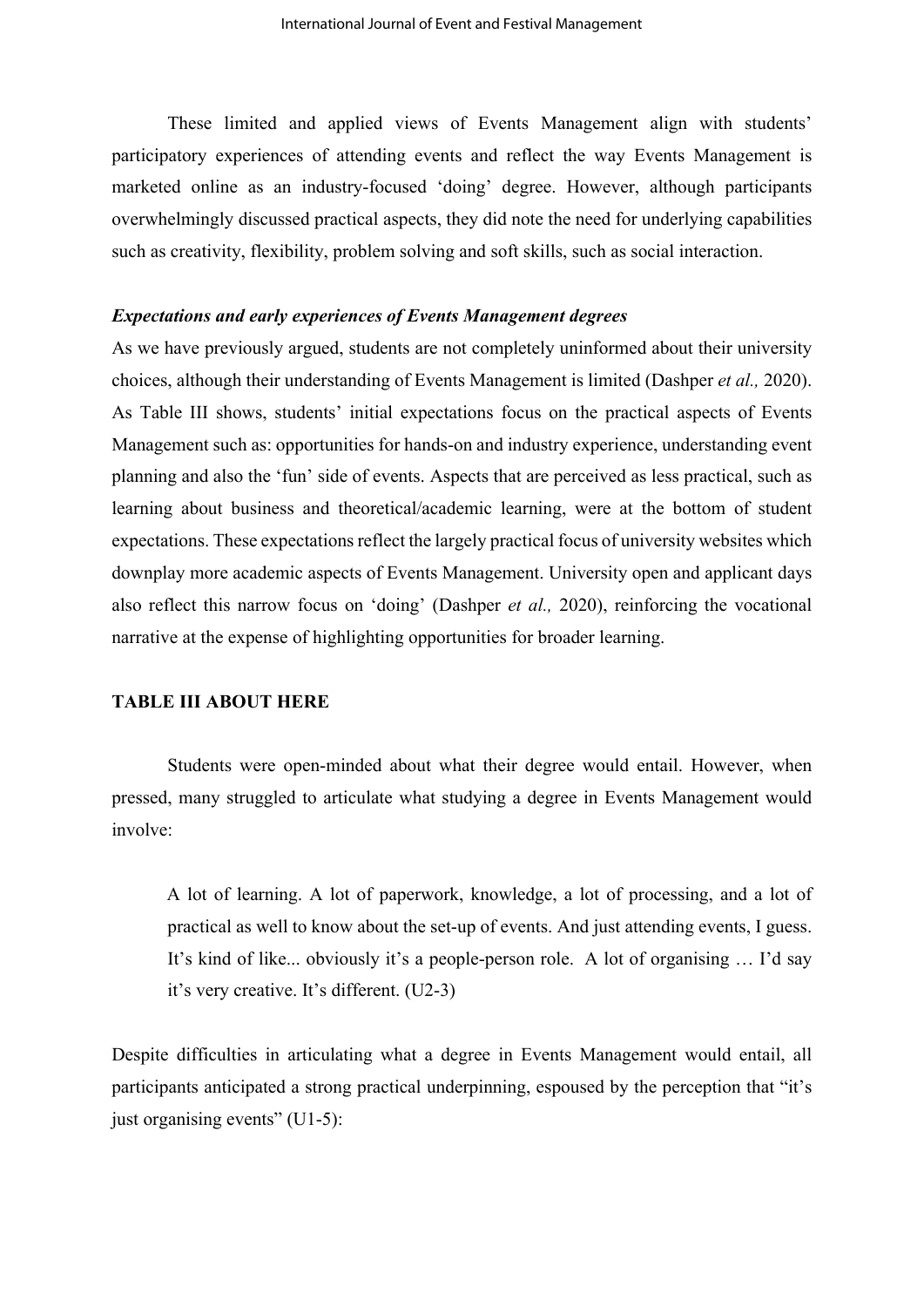I expected it to be knowledge of planning events, obviously, and then maybe practical experience of putting on an event. That's the best way to learn, really, actually doing it, because there's only so much you can learn from just theory. (U2-9)

When we interviewed students, they had been studying for between 6-12 weeks. During this relatively short amount of time, their perceptions of the course had changed, in two main ways. Firstly, they had been surprised by the scale and diversity of the events industry, and the choices this afforded them in terms of specialisation and careers:

It's a lot broader than I kind of first expected because I'd always just thought it was like party planning, but it's not. It's like celebrations, business, music, sports.... Like one of my friends is like, "oh, you're doing a degree in party planning" and I was like, "no, it's not just parties, it's so much more". (U2-12)

Secondly, there was a perception that the course is harder, more academic and, crucially, less practical than they had anticipated:

I did think it was going to be like a lot more practical - just planning events - but I've realised that there's a lot of theory. It's important stuff, but a lot of people just expect it to be just planning events, as simple as that, just like planning a party or something. (U2-12)

I expected it to be field trips every day, we'd go straight in to do an event… They (tutors) have given us opportunities… But I think we're all a bit nervous at the moment... We're realising that it's not just fun and games. (U2-8)

Despite their early experiences being different to their expectations, all participants stated they were enjoying their course, and were confident they had made the right decision to study Events Management. Moreover, although participants had discovered that their initial experiences differed from their expectations, which had been shaped by online marketing that downplays the academic and promotes the practical aspects of the course, they had not been overwhelmed by the breadth and complexity of their degree. This suggests that online marketing undersells the scope and depth of Events Management degrees, which may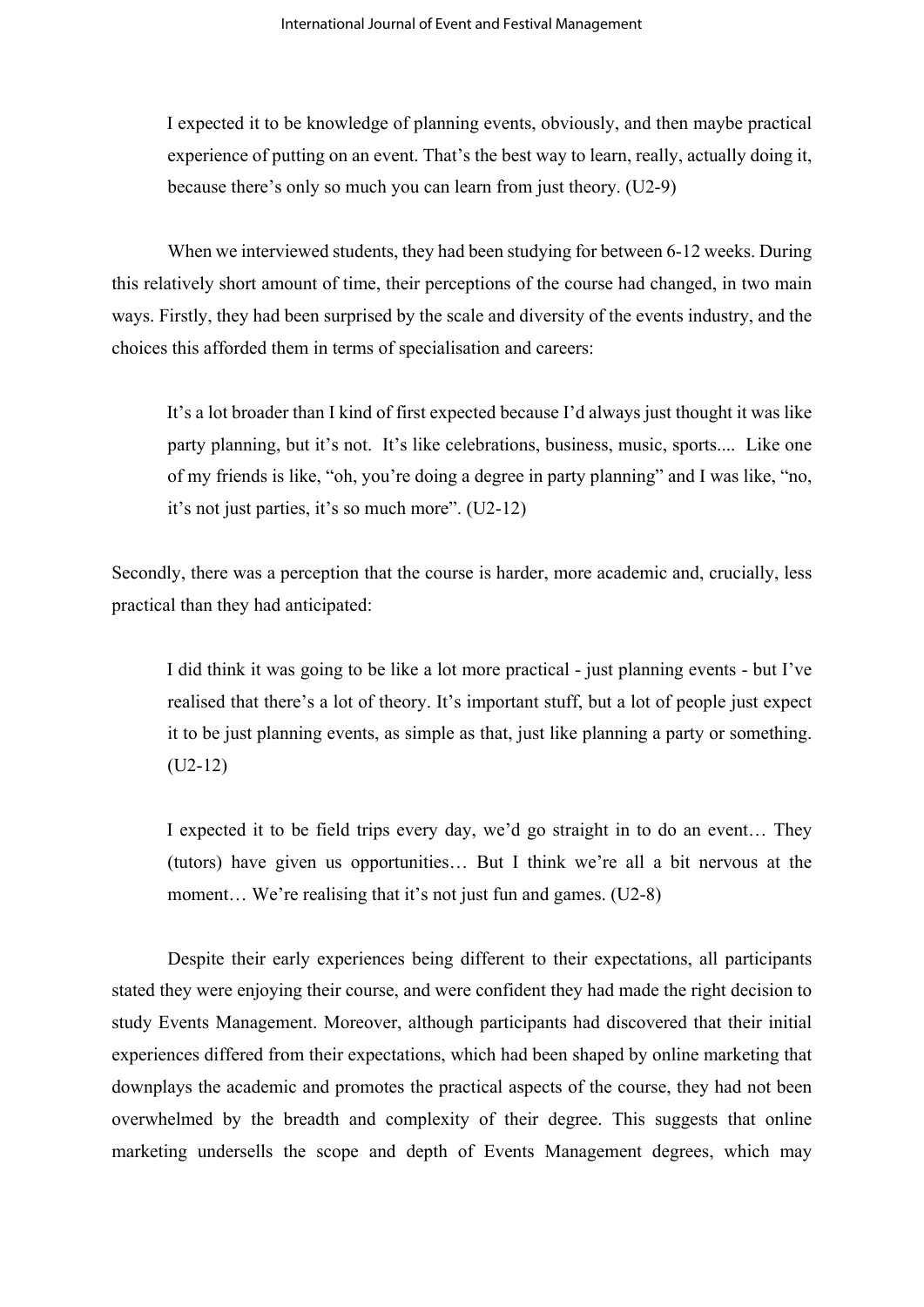contribute to negative external perceptions of course credibility often held by families, teachers and peers.

# *The economic value of Events Management degrees to students*

 Evidently, the wider context of neoliberal, marketised Higher Education encourages students to think of their degree in terms of its contribution to their future employability (Fletcher *et al.,*  2017; Dashper and Fletcher, 2019; Dashper *et al.,* 2020). Participants regularly discussed the value of a degree in terms of industry utility. They were acutely aware that they also needed work experience. In some instances, participants referred to a degree 'opening doors', while in other cases, there was a view that on-the-job experience was more valuable than 'a piece of paper'. Participants would often refer to conversations they had had with family, friends and colleagues about the benefits of studying at university. These participants believed strongly that possessing a degree would benefit their professional development:

These days you really need a degree to do anything. My dad works in the Events Management sector. He's an event manager in an arena, and he said last time that they were hiring, the first way to cut the pile in half was to just look at those who had a degree and those that didn't. (U1-1)

A lot of people said to me "you can just walk into a job, you don't need a degree unless you're doing, like medicine or law." I could not disagree more … unless you want a very, very basic sort of job ... people are looking for skills that you can only really, I feel, do successfully if you have this degree. (U2-7)

The following participant had personal experience of being denied a job because they did not have a degree in Events Management:

When I was working at the nightclub [before I came to University] a job popped up that I was interested in. I knew I could easily do it … And I was told I wasn't capable of doing it because I don't have the degree. I thought "OK, what has someone with a degree got that I haven't?" I thought "If they want a degree, I'll get a degree." So here I am. (U2-2)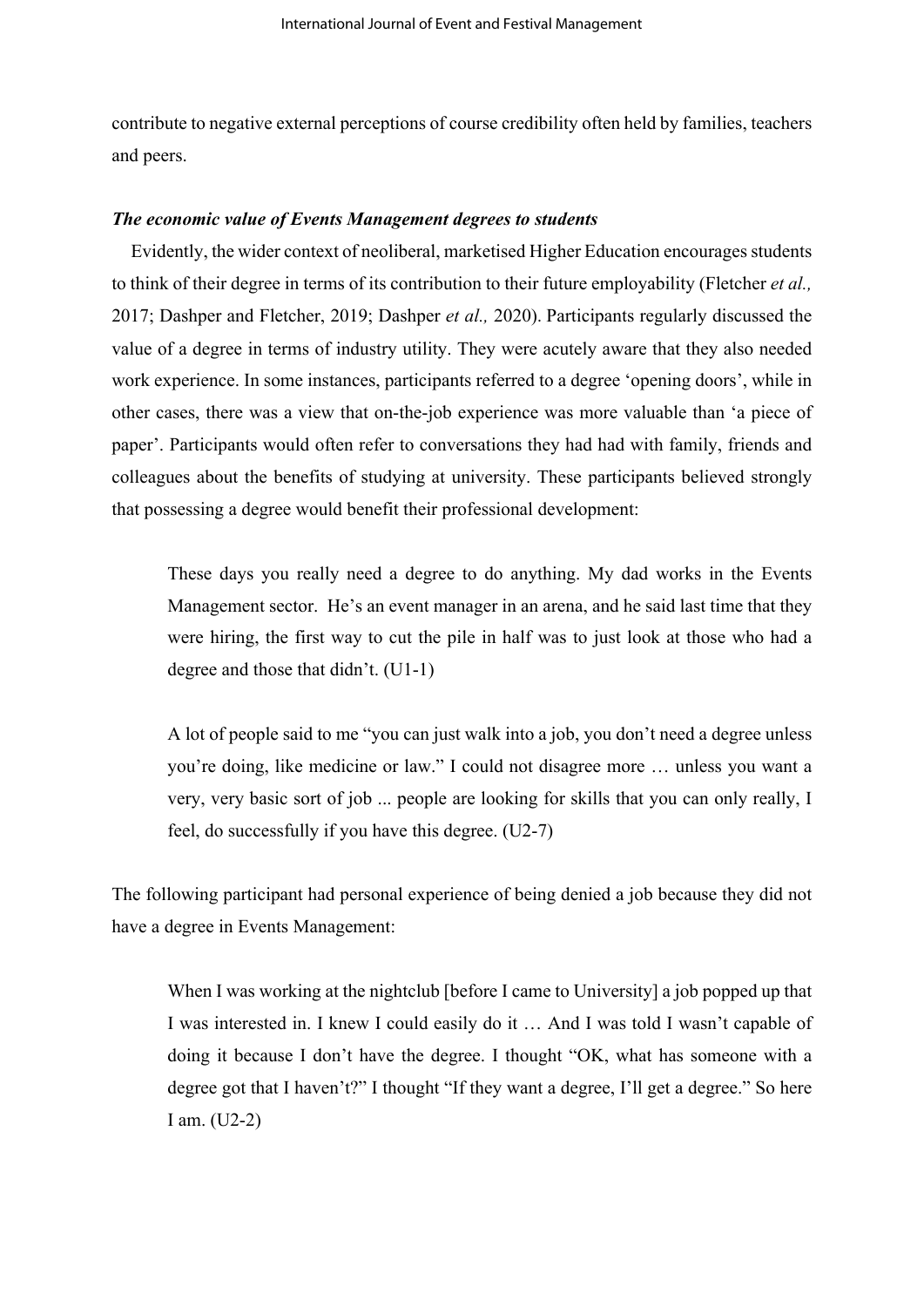When asked about what a university degree says about the graduate and what it offers employers, participants referred to certification as a stamp of quality:

It shows that we've done our research and we know a lot about the industry: we know the legislations, we have done some IT training, so we've got the basics and then from that they can work on it with you. And it shows that you're committed. (U2-1)

For others, having a degree was an endorsement of their skills. However, participants often pointed out that a degree is worthless without the skillset to back it up:

You could have all the knowledge, but then you can't put it in practice, I feel like as a degree you need to be able to have the transferable skills from knowledge to doing and not just to be able to like say, "I can do this" and not actually able to show it. (U2-5)

Indeed, participants tended to favour the importance of articulating their skills and experience over their degree classification. Though there was a clear appreciation for gaining a high-level degree, participants were optimistic that employers would see beyond that alone:

The most important thing for this industry... would be the experience and what you gain, because I think that the best way to learn to do events is to have the experience. The more experience you have, the more you know. (U2-9)

Clearly, participants perceived a degree in Events Management to have value in relation to their future careers, whilst also acknowledging the importance of combining academic with practical work experience. This reflects the subject's positionality and the tendency within the UK to 'sell' courses on their vocational aspects. It supports students' convictions that Events Management was the right choice, despite having no educational reference point, and provides a sense of vindication over their choice in the face of external doubts. This dispels, at least from a student perspective, the idea that Events Management lacks credibility, or could be considered a low-value degree. Participants certainly did not consider their experience to be sub-standard or that they are wasting their own and the state's money, as suggested by Heffer (2020) in his lament of vocationally-focused degrees.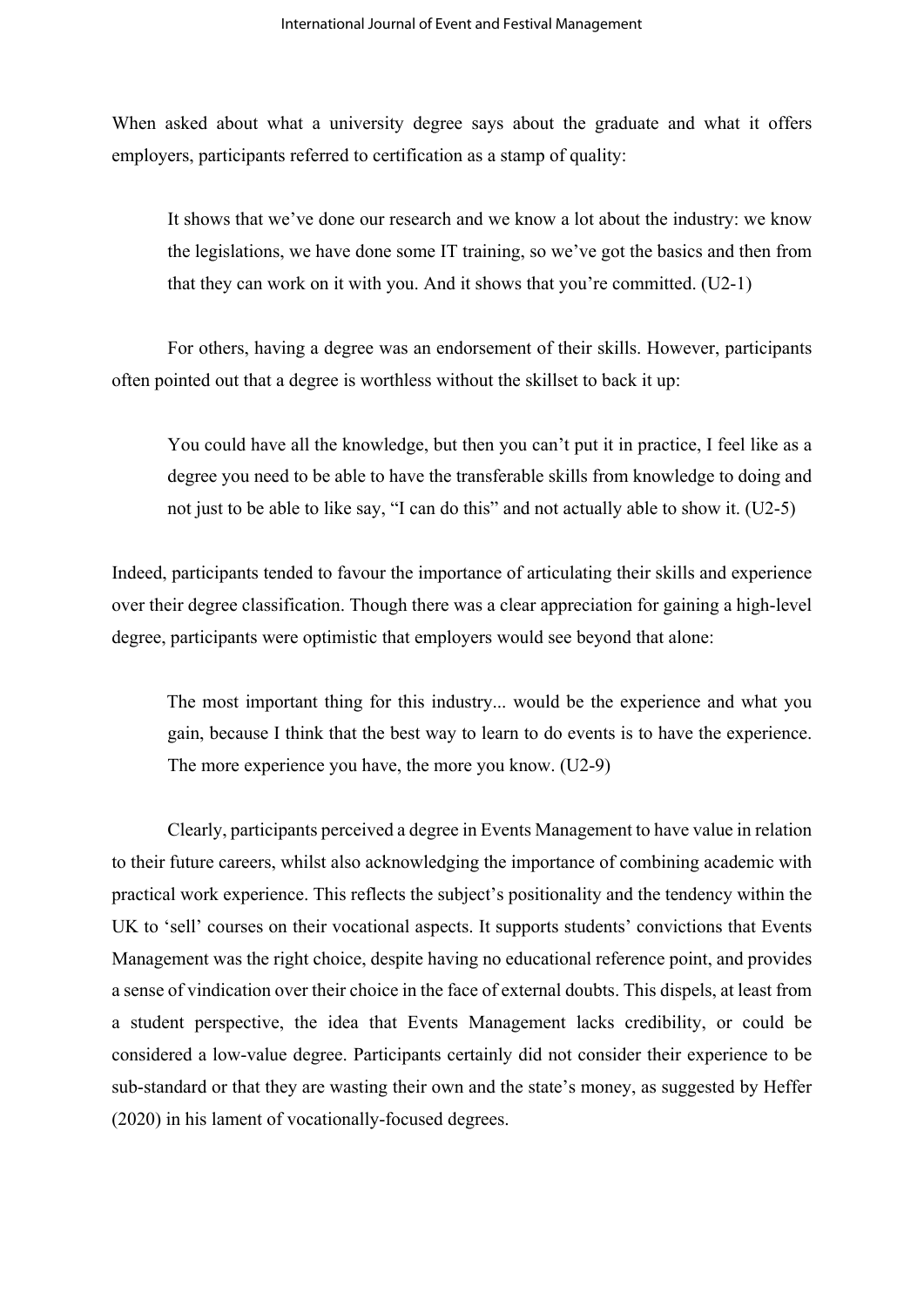### **Discussion**

Events Management is at a critical juncture, reflecting multiple tensions. Courses are likely to come under increasing scrutiny in the context of expanding marketisation of Higher Education and imposed externally orientated metrics. Demonstrating the academic and economic value of vocational courses, such as Events Management, at degree level will be of even greater importance.

In this paper we have demonstrated that such neoliberal marketisation has encouraged universities to position Events Management degrees according to their economic utility. Allied to this, our study has found that current course marketing (which was the primary source of information for the students) presents a narrow view of Events Management degrees as highly practical, fun and career defining. While this may be attractive to some potential students, it does a disservice to Events Management degrees as the narrow vocationally-laden narrative undersells and 'over-vocationalises' the subject, making it harder to justify specialising in Events Management at degree level versus other business or management focused courses. Clearly, there is a tension between those who wish to maintain Events Management as a distinct subject field and the demands of an ever-increasingly neoliberal higher education sector, which pressures universities to incorporate an increasing number of generic units of study from 'related' fields in order to gain economies of scale. This tension further reinforces the ambiguity and lack of clarity about what an Events Management degree is, and therefore, the credibility of it as a degree subject.

Whilst the subject of Events Management struggles with academic legitimacy, so does Events Management as a career, as it is not widely recognised by current school and career support systems. A more balanced presentation between the practical and non-practical aspects of the courses in university marketing may help address this ambiguity and reposition Events Management alongside more readily understood degrees such as Business Studies or Management. Whilst this is unlikely to change perceptions quickly, it would at least assist applicants in their own understanding and help them to explain to others that Events Management is "not just parties, it's so much more".

In terms of perceived value, participants expressed that they were not overwhelmed by the more academic content they encountered and were pleasantly surprised by the variety and depth of Events Management education. They appreciated the broader academic and transferable skills developed at university, whilst acknowledging the need for practical experience. These broader benefits highlight students' potential acceptance of re-positioning Events Management degrees within a broader applied management base, supporting both Getz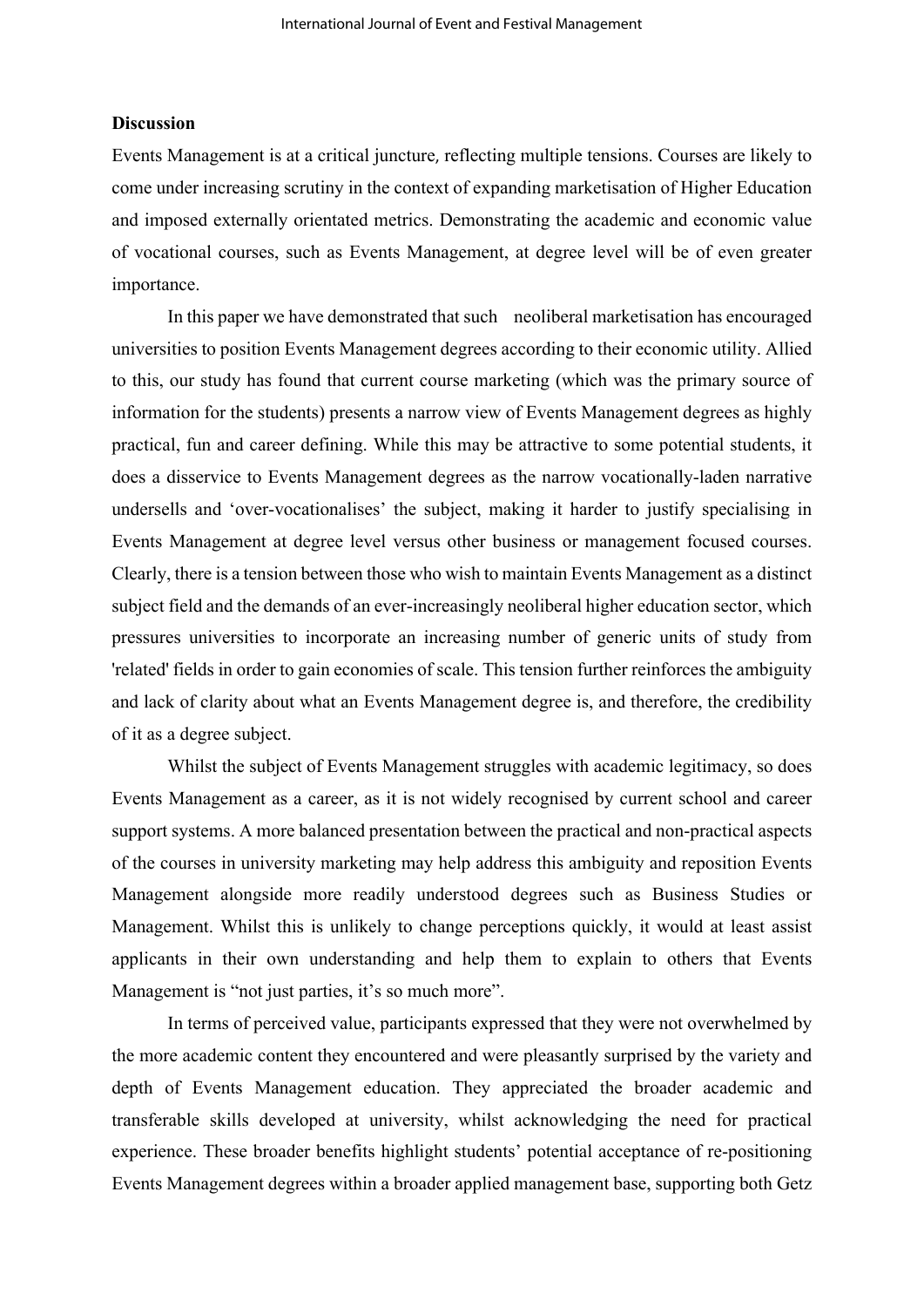(2007) and Kashef's (2015) otherwise contrasting viewpoints. Such repositioning may increase academic validity and increase credibility within student support networks.

# **Conclusion**

Returning to the tensions between the external and educational legitimacy of Events Management degrees illustrated previously in Figure I, Figure II transposes the external and educational legitimacy actions that are required to address these tensions. This study has shown that the inclusion of the student voice within debates surrounding Events Management legitimacy is necessary to not only address a missing knowledge component, but to illuminate previously unknown legitimacy challenges facing students considering an Events Management degree. Understanding these challenges provides new opportunities for strengthening and justifying the external and educational legitimacy of Events Management degrees, although fundamental change will not be quick or easy to achieve.

# FIGURE II ABOUT HERE

An exploratory study such as this offers avenues for future research. We propose a comparison of how Events Management is presented across institutions globally; enhancing subject coherence and helping refine educational legitimacy. Extending our sample will enable a broader consideration of external stakeholders and a deeper exploration of perceived 'value' towards Events Management degrees. An ongoing assessment of the determinants of value metrics (e.g., recruitment, retention, progression, career outcomes), and how we balance perceptions of value between industry, government, academics and students, will help subjects like Events Management navigate amorphous changes in UK (and perhaps global) educational policy. Cumulatively there is scope for exploring policy change between leading academic and industry related associations, via increased presentation and/or professional bodies. In this sense we return to an attempt at clarifying Events Management as a profession and legitimate educational journey, and the events industry as a credible career choice.

## **References**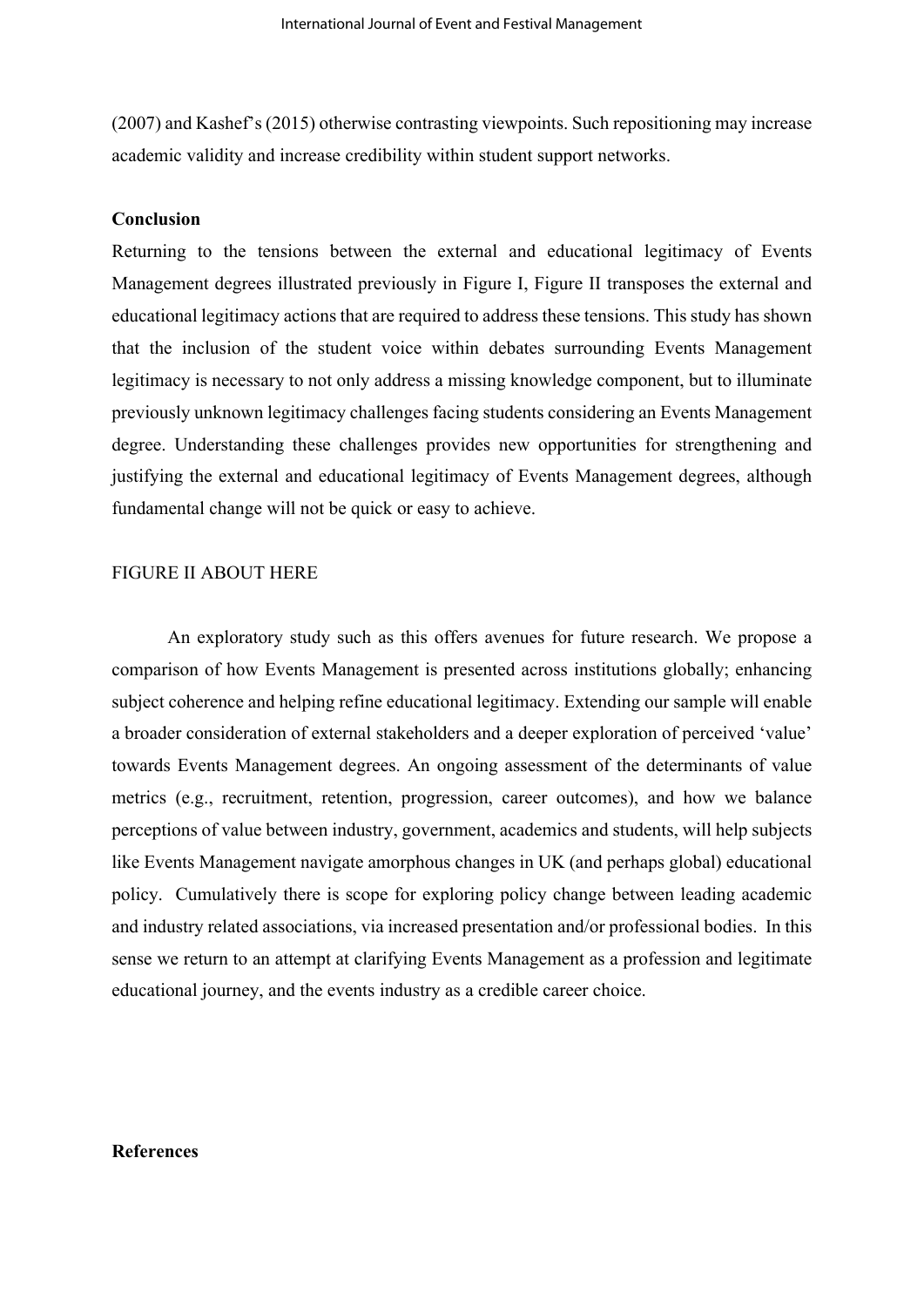- Augar, P. (2019), "Independent panel report to the Review of Post-18 Education and Funding", available at: and a state at  $\alpha$  at: https://assets.publishing.service.gov.uk/government/uploads/system/uploads/attachme nt\_data/file/805127/Review\_of\_post\_18\_education\_and\_funding.pdf (accessed 05/05/21).
- Baum, T., Lockstone-Binney, L. and Robertson, M. (2013), "Event studies: Finding fool's gold at the rainbow's end?" *International Journal of Event and Festival Management,* Vol.4 No.3, pp.179-185.
- Bladen, C. and Kennell, J. (2014), "Educating the 21st century event management graduate: Pedagogy, practice, professionalism, and professionalization", *Event Management*, Vol.18 No.1, pp.5-14.
- Bouchon, F., Hussain, K. and Konar, R. (2017), "Event management education and event industry: A case of Malaysia", MOJEM: Malaysian Online Journal of Educational Management, Vol.3 No.1, pp.1-17.
- Bowdin, G., Allen, J., O'Toole, W., Harris, R. and McDonnell, I. (2011), *Events management*, 3 rd edition, London, Butterworth-Heinemann.
- Braun, V. and Clarke, V. (2006), "Using thematic analysis in psychology", *Qualitative Research in Psychology,* Vol.3 No.2, pp.77-101.
- Burnes, B., Wend, P. and By, R.T. (2014), "The changing face of English universities: Reinventing collegiality for the twenty-first century", *Studies in Higher Education*, Vol.39, No.6, pp.905–926.
- Caudwell, J. and McGee, D. (2018), "From promotion to protection: Human rights and events, leisure and sport", *Leisure Studies,* Vol.37 No.1, pp.1-10.
- Dashper, K., Fletcher, T. and McCullough, N. (2014), *Sports events, society and culture,*  London, Routledge.
- Dashper, K. and Fletcher, T. (2019), "'Don't call me an academic': Professional identity and struggles for legitimacy within the vocational field of Events Management higher education", *Journal of Hospitality, Leisure, Sport & Tourism Education,* Vol.25, DOI: [10.1016/j.jhlste.2019.100201.](https://doi.org/10.1016/j.jhlste.2019.100201)
- Dashper, K., Fletcher, T., Ormerod, N., Lomax, D., Bradley, A. and Marvell, A. (2020), "Informed consumers?: Students, choices and Events Management degrees", *Journal of Hospitality, Leisure, Sport & Tourism Education*, Vol.27, DOI: <https://doi.org/10.1016/j.jhlste.2020.100260>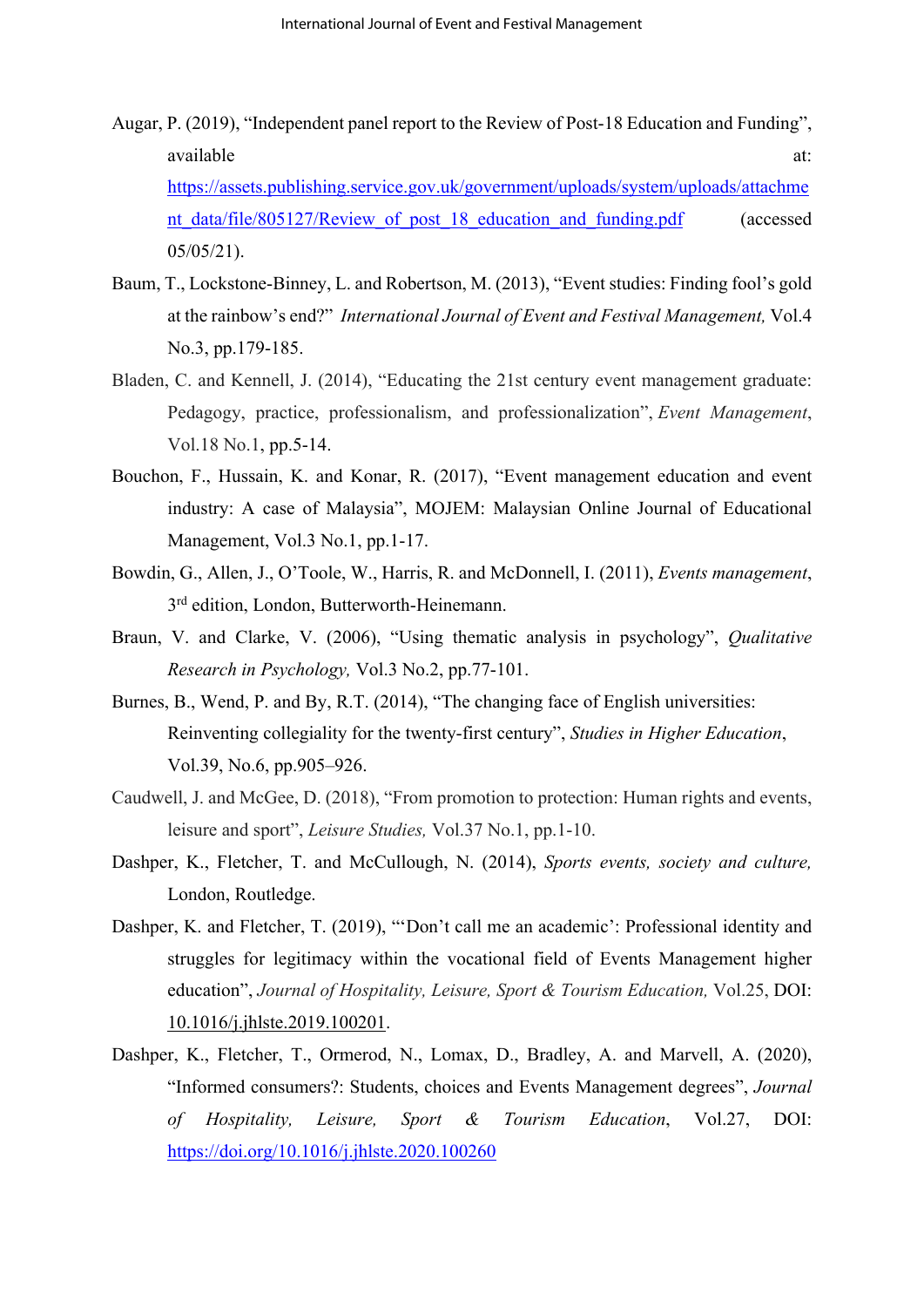- Dev, C.S. (2020), "The future of Hospitality Management programs: A wakeup call", *Journal of Hospitality & Tourism Research*, Vol.44 No.8, pp.1203–1210.
- Dolasinski, M.J., Roberts, C., Reynolds, J. and Johanson, M. (2020), "Defining the field of events", *Journal of Hospitality & Tourism Research*, Vol.45 No.3, pp.553–572.
- Fletcher, T., Snape, R., Carnicelli, S. and Lawrence, S. (2015), *Teaching and learning in the disciplines: Leisure Studies*. Institute for Sport, Physical Activity and Leisure, on behalf of the Higher Education Academy. Available at: http://eprints.leedsbeckett.ac.uk/1761/
- Fletcher, T., Snape, R., Carnicelli, S. and Lawrence, S. (2017), "Reclaiming the 'L' word: Leisure studies in neo-liberal Higher Education", *Leisure Studies,* Vol.36 No.2, pp.293-304.
- Getz, D. (2000), "Defining the field of Event Management", *Event Management,* Vol.6, pp.1- 3.
- Getz, D. (2002), "Event studies and event management: On becoming an academic discipline", *Journal of Hospitality and Tourism Management,* Vol.9 No.1, pp.12–23.
- Getz, D. (2007), "Event tourism: Definition, evolution, and research", *Tourism Management*, Vol.29 No.3, pp.403–428.
- Getz, A., Andersson, T. and Carlsen, J. (2010), "Festival management studies Developing a framework and priorities for comparative and cross-cultural research", *International Journal of Event and Festival Management,* Vol.1 No.1, pp.29-59.
- Getz, D. and Page, S.J. (2016), "Progress and prospects for event tourism research", *Tourism Management*, Vol.52, pp.593–631.Hancock, B., Ockleford, E. and Windridge, K. (2009), "An introduction to qualitative research". Sheffield, The NIHR Research Design Service for Yorkshire & the Humber.
- Heffer, S. (2020), "Not everybody needs to go to university, and the Tories should say so", available at: https://www.telegraph.co.uk/news/2020/07/05/not-everybody-needs-go[university-tories-should-say/](https://www.telegraph.co.uk/news/2020/07/05/not-everybody-needs-go-university-tories-should-say/) (accessed 20/0321).
- Hesse-Biber, S. N. (2010), *Mixed methods research merging theory with practice*. New York, The Guildford Press.
- Jago, L. (2012), "Endnote", Shipway, R and Fyall, A (Eds.), *International sports events,*  London, Routledge, pp.221-223.
- Jiang, J. and Schmader, S.W. (2014), "Event management education and professionalism: The view from the trenches", Event Management, Vol.18 No.1, pp.25-37.
- Kashef, T.E. (2015), "What is the value of event management education? The views of six industry practitioners", *Event Management*, Vol.19 No.1, pp.1–13.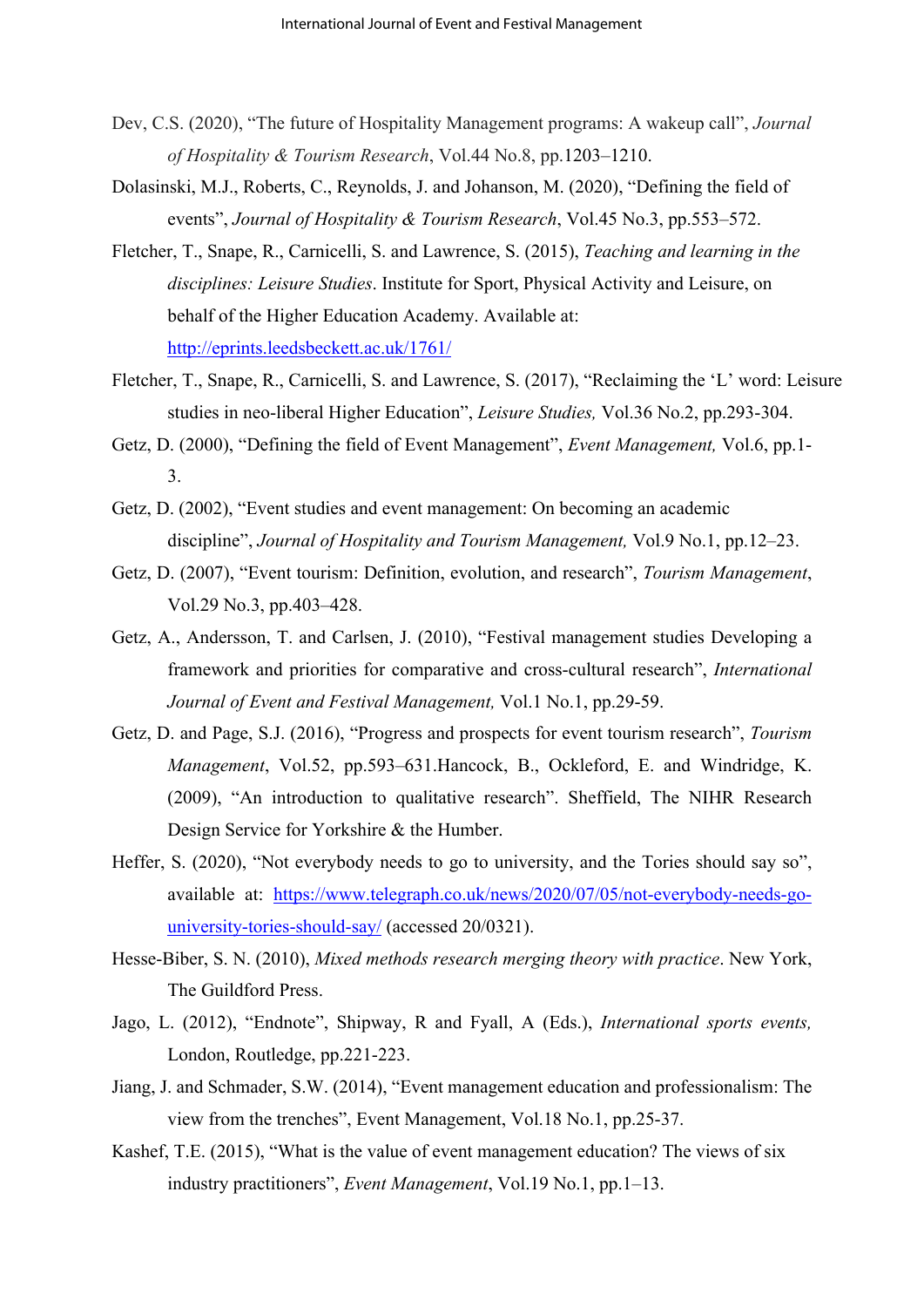- Lamb, D. (2015), "Learning about events through involvement and participation", *International Journal of Event and Festival Management,* Vol.6 No.1, pp.73-911.
- Ledger, A. (2013), "Qualifications: The big debate event management degrees: are they a waste of time?" *Conference & Incentive Travel*, Vol.14.
- Lee, K.M., Lee, M.J. and Kim, H.J. (2009), "A comparison of student and industry perceptions of the event management curriculum in Korea", *Journal of Hospitality, Leisure, Sport and Tourism Education*, Vol.8 No.2, pp.60-73.
- Mair, J. and Whitford, M. (2013), "An exploration of events research: event topics, themes and emerging trends", *International Journal of Event and Festival Management*, Vol.4 No.1, pp.6-30.
- Park, S.B. and Park, K. (2017), "Thematic trends in event management research", *International Journal of Contemporary Hospitality Management*, Vol.29 No.3, pp.848-861.
- QAA. (2019). "Subject Benchmark Statement Events, Hospitality, Leisure, Sport and Tourism", available at: https://www.qaa.ac.uk/docs/qaa/subject-benchmarkstatements/subject-benchmark-statement-events-leisure-sporttourism.pdf?sfvrsn=c339c881\_11 (accessed 01/04/21).
- Rojek, C. (2013), *Event power: How global events manage and manipulate*, London, Sage.
- Silvers J.R., Bowdin, G.A.J., O'Toole, W.J. and Nelson, K.B. (2006), "Towards an international Event Management Body of Knowledge (EMBOK)", *Event Management*, Vol.9, pp.185–198.
- UCAS, (2021), "Events management search tool", available at: https://digital.ucas.com/coursedisplay/results/providers?searchTerm=events%20mana [gement&destination=](https://digital.ucas.com/coursedisplay/results/providers?searchTerm=events%20management&destination=) (accessed 07/05/21).
- Van Niekerk, M. (2017), "Contemporary issues in events, festivals and destination management", *International Journal of Contemporary Hospitality Management*, Vol.29 No.3, pp.842-847.
- Yeung, E. and Thomas, R. (2020), "The 'long tail' of event management research: evidence from the field's main journals", *Journal of Policy Research in Tourism, Leisure and Events*, DOI: [10.1080/19407963.2020.1862855](https://doi.org/10.1080/19407963.2020.1862855)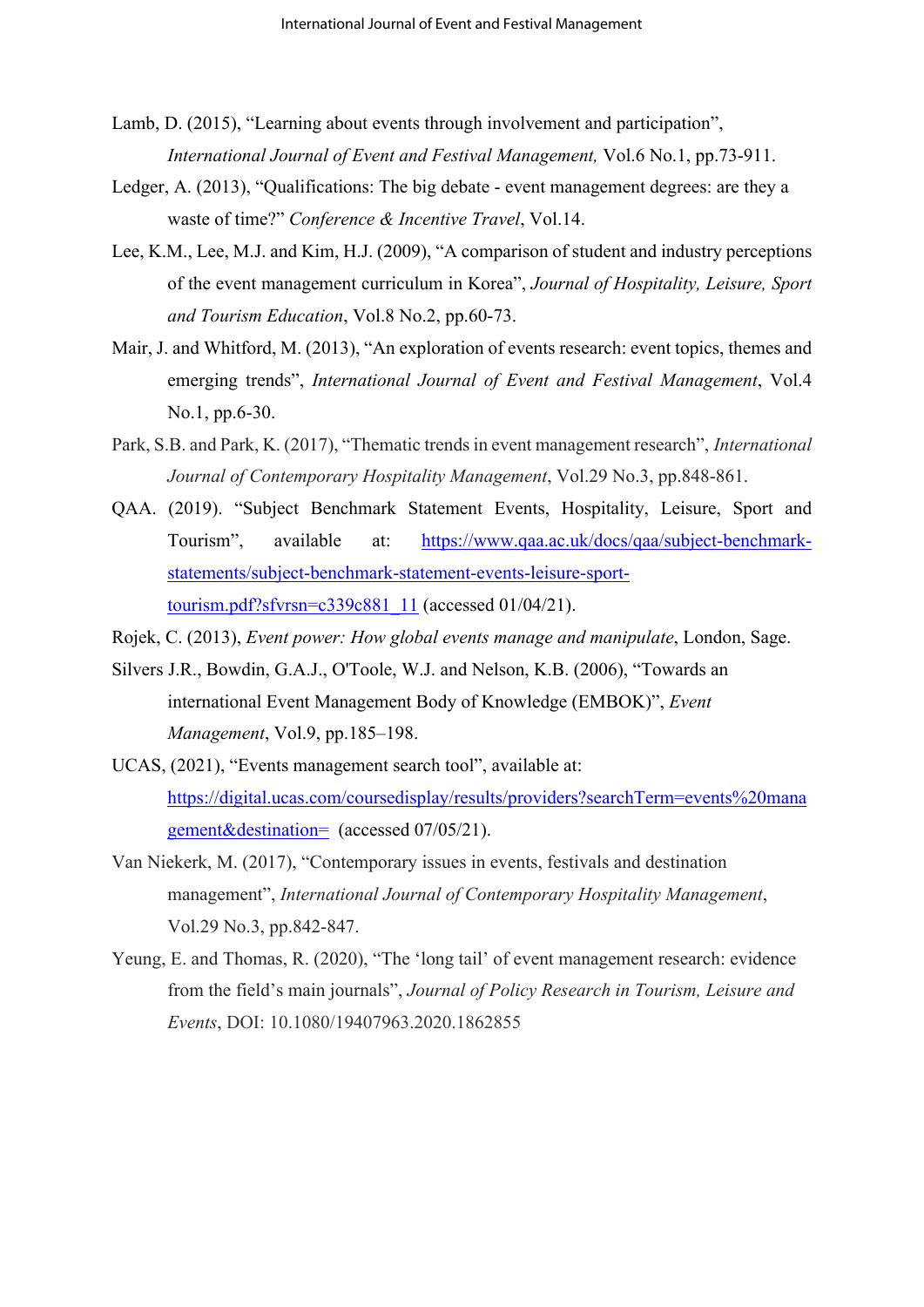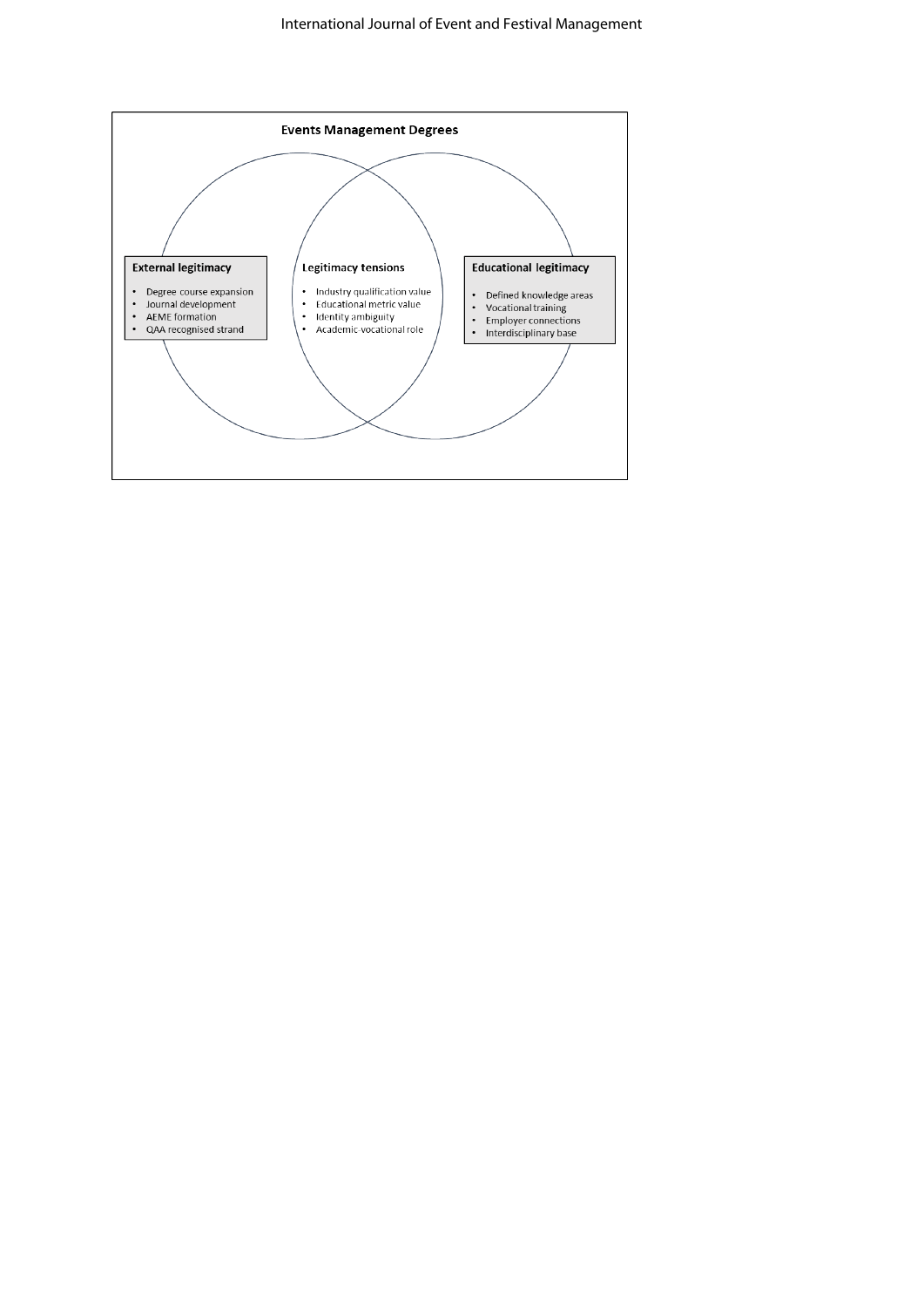

**Figure II. Transposed external and educational Events Management legitimacy actions**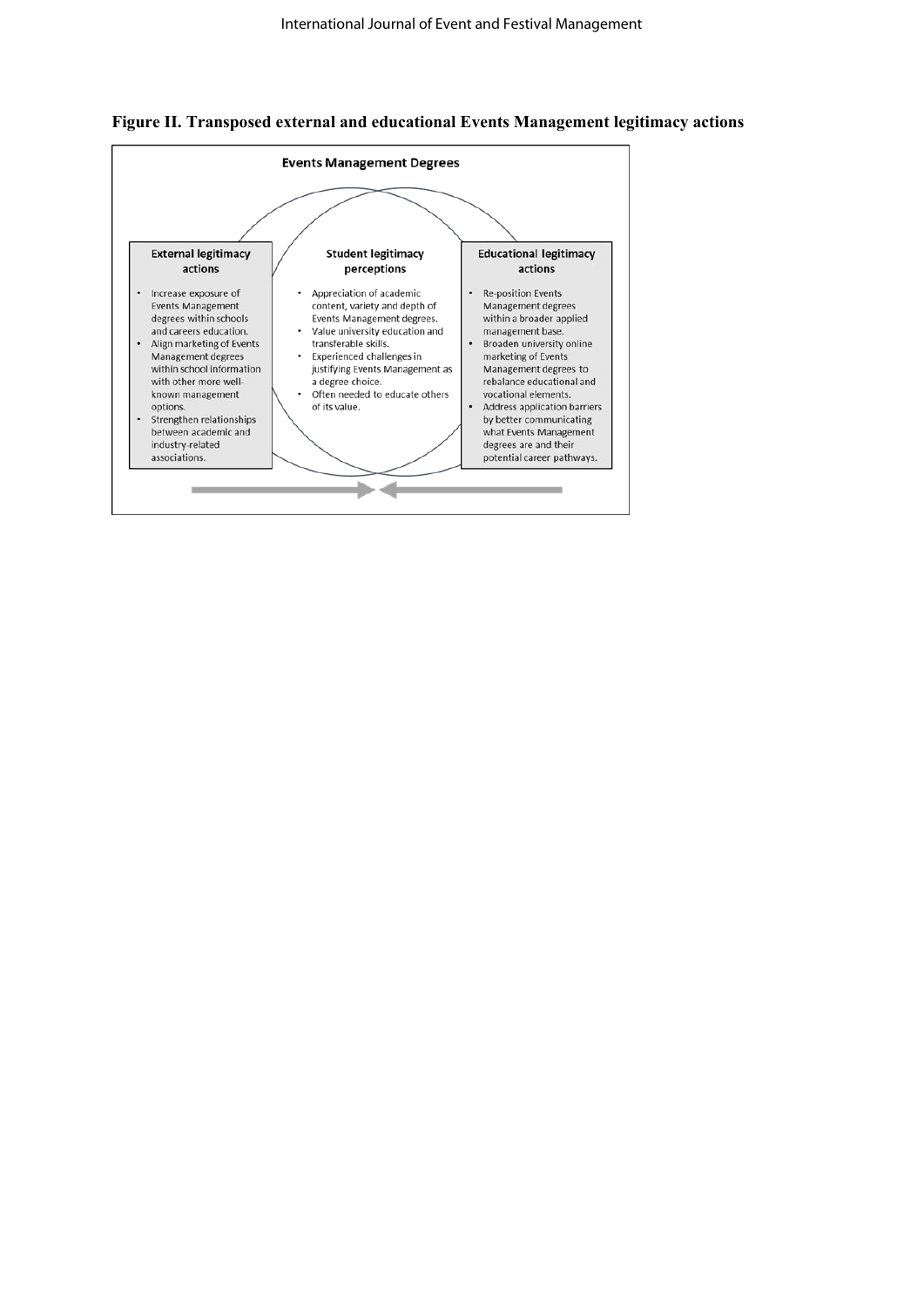| <b>First Level themes</b> | <b>Second level themes</b>            |
|---------------------------|---------------------------------------|
| <b>General Business</b>   | Economics/Finance related             |
| <b>Studies</b>            | Marketing based                       |
|                           | Organisational Behaviour              |
|                           | Operations                            |
|                           | Strategy                              |
| Event Specific            | Sector related                        |
| <b>Studies</b>            | Operational/vocational                |
|                           | Experiential based theory             |
|                           | <b>Student Led</b>                    |
|                           | <b>Event Studies</b>                  |
| <b>ETHM Combined</b>      | Hospitality                           |
|                           | Tourism                               |
|                           | Hybrid                                |
| Academic Develop          | Independent extended research         |
| ment                      | Academic and Professional Development |

**Table I: Overarching themes of core modules/units in each programme across institutions**

# **Table II: Events Management education course description**

| <b>Level One theme</b>  | <b>Level Two theme</b>               |  |
|-------------------------|--------------------------------------|--|
| Career orientation      | <b>Increasing Opportunities</b>      |  |
|                         | <b>Skills and Career Development</b> |  |
|                         | Sector related careers               |  |
| Events Management       | <b>Events Management Functions</b>   |  |
| Phrasing                | <b>General Management Functions</b>  |  |
| Positive<br>Industry    | <b>Industry Partnerships</b>         |  |
| Expression              | <b>Industry Boasting</b>             |  |
| <b>Events Education</b> | <b>Vocational Approach</b>           |  |
| Framework               | Academic Approach                    |  |